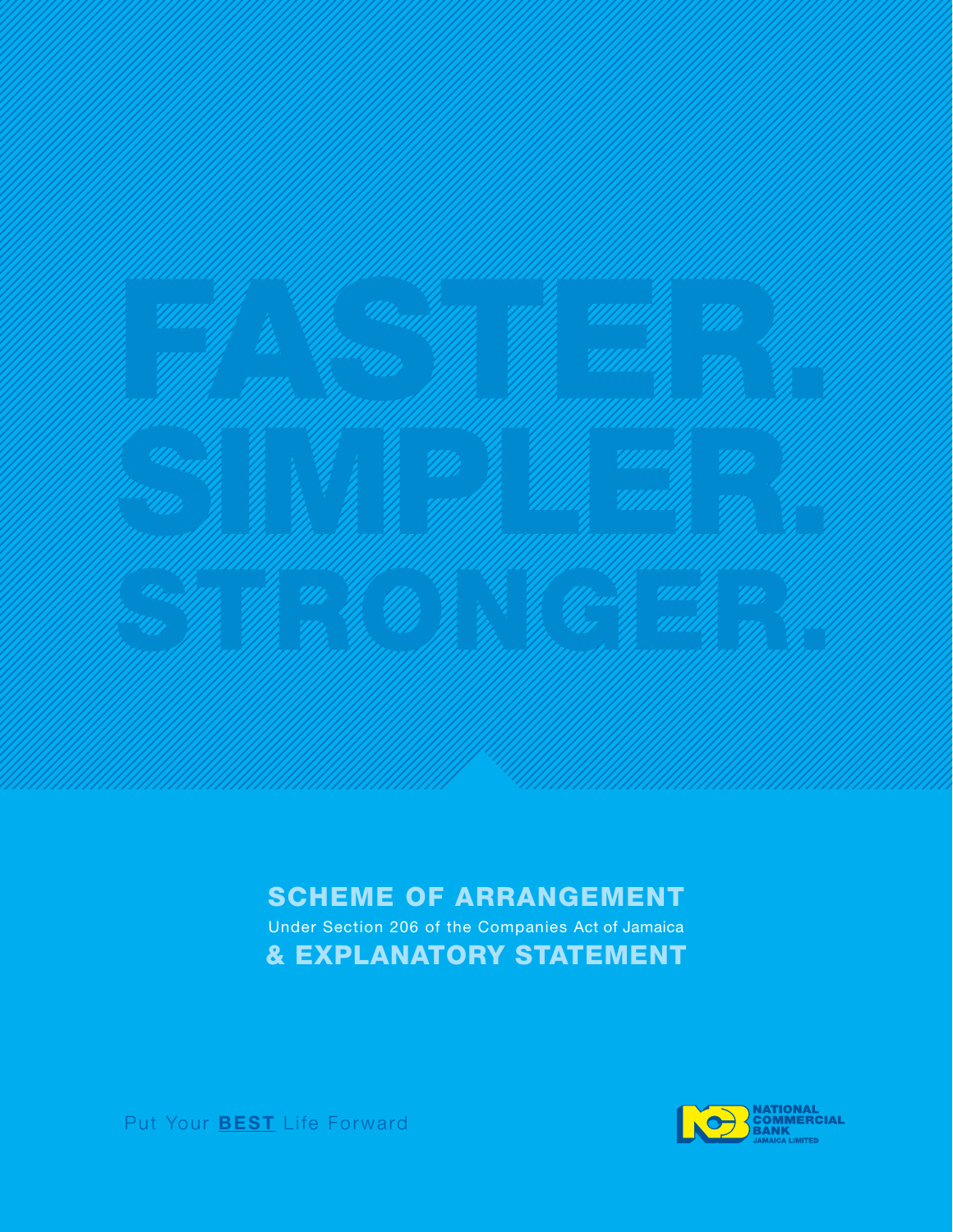# CONTENTS

 $\cdot \nabla$ .

**04.** Notice of Annual General Meeting

- 07. Scheme of **Arrangement**
- 15. Explanatory **Statement**

22. Appendix 2 Combined group structure if the proposed Scheme is approved and sanctioned

20. Appendix 1 Current combined group structure of NCBJ and NCB Group

24. Appendix 3 A pro forma statement of financial position of NCB Financial Group Limited, prepared on the assumption of the proposed Scheme being approved and sanctioned

26. Appendix 5 Shareholdings of Directors of National Commercial Bank Jamaica Limited and NCB Financial Group Limited

27. Appendix 6 Directors of National Commercial Bank Jamaica Limited and NCB Financial Group Limited

29. Proxy Form **NCBJ** 

Appendices to Explanatory **Statement** 

25. Appendix 4 Unaudited Statement of Financial Position for NCB Financial Group Limited as at September 30, 2016

02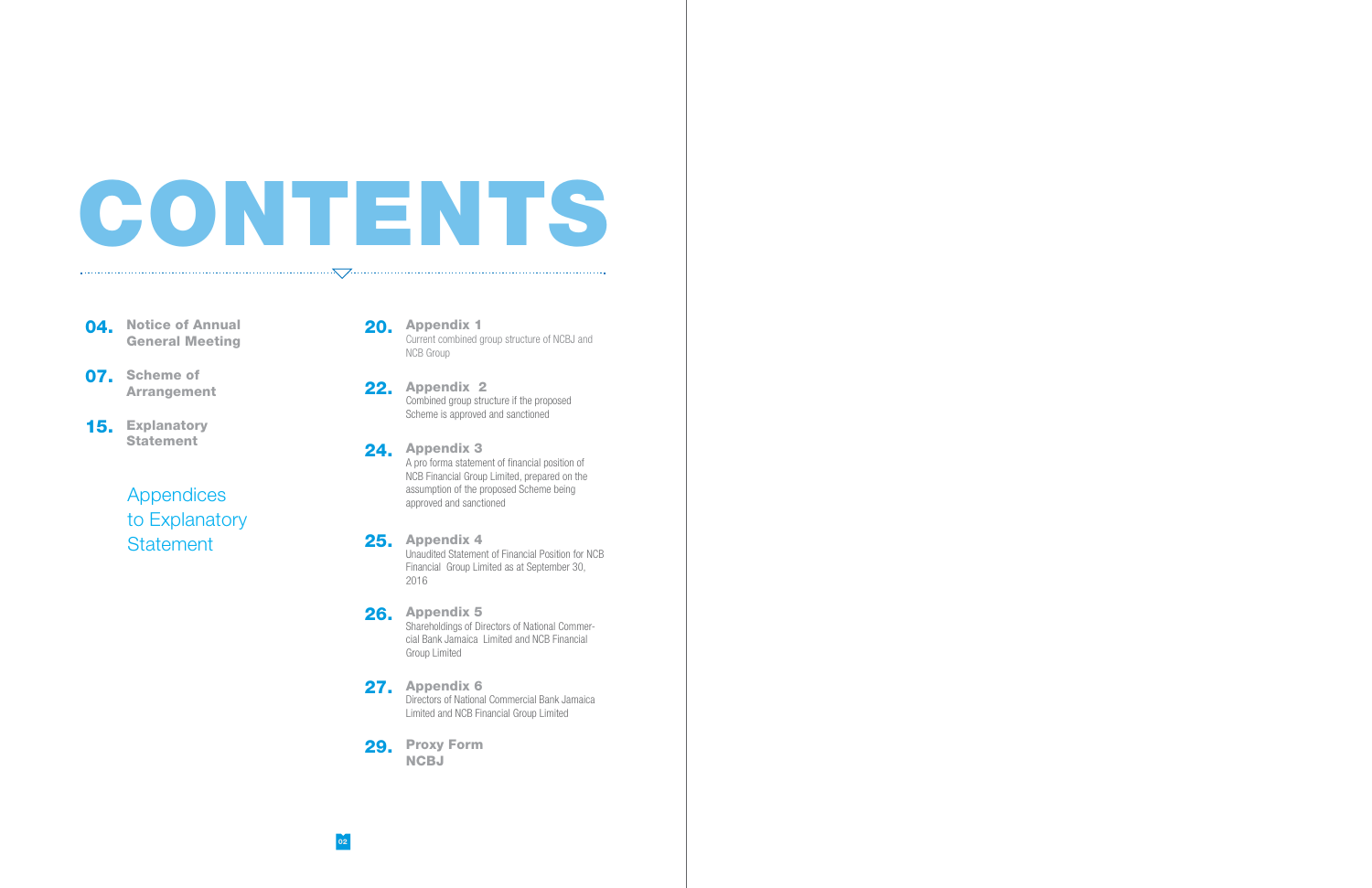NOTICE is hereby given that the Annual General Meeting of National Commercial Bank Jamaica Limited will be held at the Jamaica Conference Centre, 14-20 Port Royal Street, Kingston on Friday, January 27, 2017 at 9:30 a.m. to consider, and if thought fit, pass the following resolutions:

"THAT the Audited Accounts for the year ended September 30, 2016 and the Reports of the Directors and Auditors, circulated with the Notice convening the Meeting, be and are hereby adopted."

#### ORDINARY BUSINESS

#### Ordinary Resolutions

#### 1. Audited Accounts

**"THAT** the interim dividends per stock unit of \$0.50 paid in February 2016, \$0.50 paid in May 2016 and \$0.50 paid in August 2016, and \$0.90 paid in December 2016 be treated on the recommendation of the Directors as the final dividend for the financial year ended September 30, 2016."

Article 95 of the Company's Articles of Incorporation provides that one-third of the

#### 2. Declaration of Dividend

#### 3. Election of Directors

b. "THAT the total remuneration of all of the Directors combined, other than the Executive Directors, for the financial year of the Company ending September 30, 2017, BE AND IS HEREBY fixed at \$24,000,000, which remuneration may include such share incentive scheme for directors as may be determined by the Board."

Board (except the Managing Director and Group Finance & Deputy Managing Director) or, if the number of members of the board is not three or a multiple of three, then the number nearest to one-third shall retire from office at each Annual General Meeting. The Directors retiring under this Article are Mr Wayne Chen, Mr Robert Almeida and Mrs Sandra Glasgow, being eligible, offer themselves for re-election.

"THAT PricewaterhouseCoopers, having signified their willingness to serve, continue in office as Auditors of the Company until the conclusion of the next Annual General Meeting, at a remuneration to be agreed with the Directors."

**6.** Resolutions in respect of any other business which can be transacted at an Annual General Meeting.

The proposed resolutions are therefore as follows:

- a. "THAT Director, MR WAYNE **CHRISTOPHER CHEN, retiring pursuant to** Article 95 of the Articles of Incorporation be and is hereby re-elected."
- b. "THAT Director, MR ROBERT WILFRED ALMEIDA, retiring pursuant to Article 95 of the Articles of Incorporation be and is hereby re-elected."
- c. "THAT Director, MRS SANDRA ALICIA CAROL GLASGOW, retiring pursuant to Article 95 of the Articles of Incorporation be and is hereby re-elected."

#### 4. Directors' Remuneration

#### Scheme Resolution including Special **Resolution**

a. "THAT the Directors be and are hereby empowered to fix the remuneration of the Executive Directors."

"That pursuant to and in accordance with section 206 of the Companies Act, 2004 the proposed Scheme of Arrangement among the Company and all the holders of the issued ordinary shares in its capital and NCB Financial Group Limited and all the holders of the issued ordinary shares in its capital, the terms of which are contained and more particularly described in the Scheme Booklet, be and is hereby approved (with or without modification)."

#### 5. Appointment of Auditors and their Remuneration

#### EXTRAORDINARY BUSINESS

# NOTICE OF ANNUAL GENERAL MEETING

By an Order of the Supreme Court of Judicature made on December 19, 2016 the Court directed that a Meeting be convened of the holders of the issued ordinary shares in the capital of National Commercial Bank Jamaica Limited ("the Company") for the purpose of considering and if thought fit approving (with or without modification) a Scheme of Arrangement (under section 206 of the Companies Act) proposed to be made among the Company and all the holders of the issued ordinary shares in its capital and NCB Financial Group Limited and all the holders of the issued ordinary shares in its capital. Such Meeting is to be held at the Jamaica Conference Centre, 14-20 Port Royal Street, Kingston on Friday, January 27, 2017 at 9:30 a.m.

By the said Order the Court appointed the Hon. Mr. Michael Lee-Chin O.J. (or an alternate appointed pursuant to the Company's Articles of Incorporation) to be Chairman of the Meeting and has directed the Chairman to report the results of the said Meeting to the Court.

The Scheme of Arrangement shall be subject to the subsequent approval of the Court.

A copy of the Scheme of Arrangement and the Explanatory Statement required to be furnished pursuant to Section 207(1) of the Companies Act, 2004 are enclosed herewith and are also included in the Scheme Booklet which can be obtained from the head office of the Company located at "The Atrium", 32 Trafalgar Road, Kingston 10 or can be viewed and/or downloaded at www.jncb.com.

A Member of the Company, entitled to attend and vote, is entitled to appoint a Proxy to attend and vote in his/her stead, and a Proxy need not be a member.

If you are unable to attend the Meeting, a Form of Proxy is enclosed for your convenience. When completed, this Form should be deposited with the Secretary, at the Registered Office of the Company, "The Atrium", 32 Trafalgar Road, Kingston 10, Jamaica, not less than 48 hours before the time appointed for the Meeting. The Proxy Form should bear stamp duty of \$100.00, before being signed. The stamp duty may be paid by adhesive stamps, which are to be cancelled by the person signing the Proxy.

DATED this 23<sup>rd</sup> day of December 2016

#### BY ORDER OF THE BOARD

min

DAVE L. GARCIA COMPANY SECRETARY

#### NATIONAL COMMERCIAL BANK JAMAICA LIMITED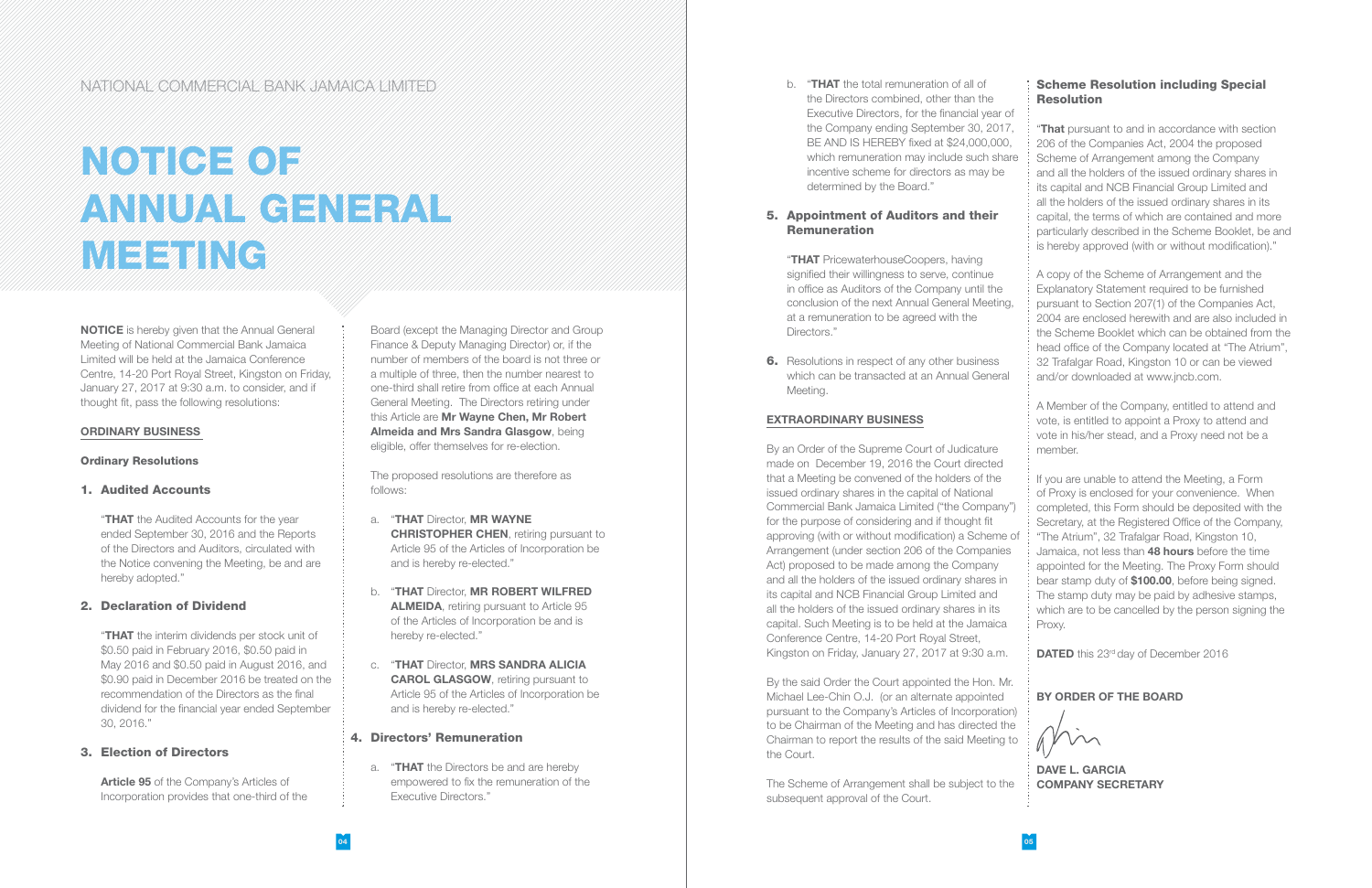# SCHEME OF ARRANGEMENT

(under section 206 of the Companies Act)

AMONG NATIONAL COMMERCIAL BANK JAMAICA LIMITED AND All the holders of the issued ordinary shares in its capital AND NCB FINANCIAL GROUP LIMITED AND All the holders of the issued ordinary shares in its capital

**1.** In this Scheme the following expressions shall, unless inconsistent with the subject or context, bear the following meanings:

#### INTERPRETATION

"AIC Barbados" means AIC (Barbados) Limited (TRN 002-032-171) whose registered office is situated at Bush Hill & Bay Street, St. Michael, BB14038, Barbados, a regular business company duly incorporated in Barbados under the Companies Act of Barbados.

"AIC Global" means AIC Global Holdings Inc. whose registered office is situated at 100-

"AIC Jamaica" means AIC (Jamaica) Limited whose registered office is situated at 2 Oxford Road, Kingston 10, Jamaica, a company duly incorporated in Jamaica under the Companies Act.

"AIC/Portland Persons" means collectively AIC Barbados, AIC Jamaica, Portland Barbados, AIC Global, MLC and Portland Holdings.

"Business Day" means a day on which banks are open for business in Jamaica.

**"Effective Date**" means the date on which the Scheme becomes effective in accordance with its terms as it relates to the Existing NCBJ Ordinary Shares, the New NCBJ Ordinary Shares and the New NCB Group Ordinary Shares.

1375 Kerns Road, Burlington, Ontario, Canada L7P 4V7, a company duly incorporated in the Province of Ontario, Canada pursuant to the Business Corporations Act.

"Court" means the Supreme Court of Judicature of Jamaica.

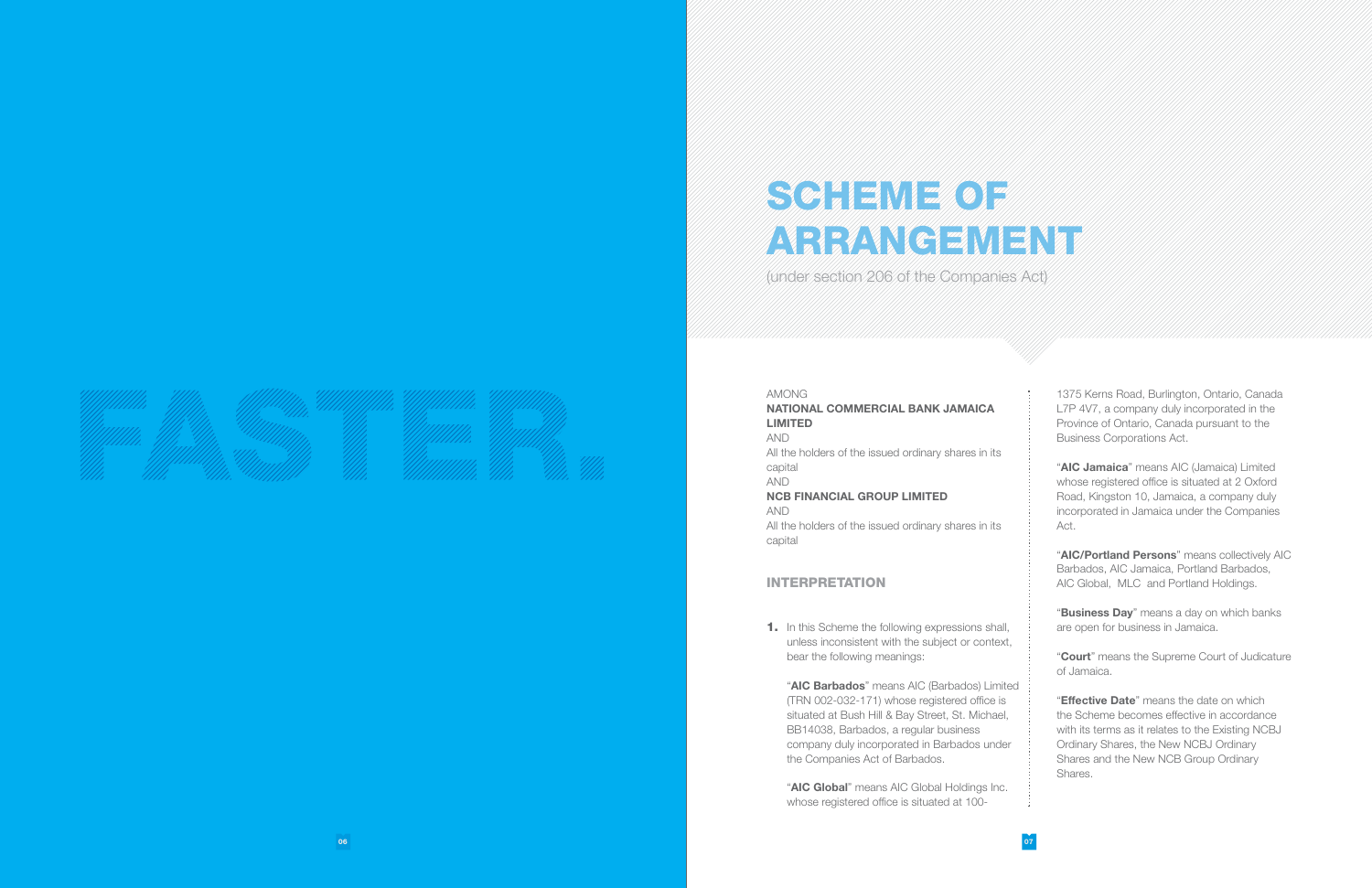"**Eligible Persons**" means each person, other than the AIC/Portland Persons, that is registered as the holder of Existing NCBJ Ordinary Shares in the register of members of NCBJ immediately prior to the Effective Date.

#### "Existing NCB Group Ordinary Shares"

"Existing NCBJ Ordinary Shares" means the existing issued and fully-paid ordinary shares of no par value in the capital of NCBJ.

means the existing ordinary shares of no par value in the capital of NCB Financial Group Limited.

"**MLC**" means Michael Lee-Chin, a Canadian and Jamaican citizen (TRN 125-952-961) c/o 100-1375 Kerns Road, Burlington, Ontario, Canada L7P 4V7.

"FSC Jamaica" means The Financial Services Commission of Jamaica.

"NCB Group" means NCB Financial Group Limited, whose registered office is situated at 32 Trafalgar Road, Kingston 10, Jamaica, a company duly incorporated in Jamaica under the Companies Act, and the proposed parent company of NCBJ under the Scheme of Arrangement.

"JCSD" means The Jamaica Central Securities Depository.

"JSE" means The Jamaica Stock Exchange.

"NCBJ" means National Commercial Bank Jamaica Limited, whose registered office is situated at 32 Trafalgar Road, Kingston 10, Jamaica, a company duly incorporated in Jamaica under the Companies Act, initially licensed under the Banking Act, and now licensed under the Banking Services Act.

"New NCB Group Ordinary Shares" means the fully paid-up ordinary shares of no par value in the capital of NCB Financial Group Limited proposed to be allotted and issued to Eligible Persons and AIC/Portland Persons as a result of the Scheme.

"New NCBJ Ordinary Shares" means the fully paid-up ordinary shares of no par value in the capital of NCBJ proposed to be allotted and issued to NCB Financial Group Limited as a result of the Scheme.

"Order" means the order of the Court sanctioning the Scheme.

"Pledged Shares" means Existing NCBJ Ordinary Shares which have been pledged by any Eligible Persons and AIC/Portland Persons in favour of a Secured Party.

"Portland Holdings" means Portland Holdings Inc. whose registered office is situated at 100- 1375 Kerns Road, Burlington, Ontario, Canada L7P 4V7, a company duly incorporated in Ontario under the Business Corporations Act.

"Relevant Regulatory Authorities" means collectively the Supervisory Committee, JSE, JCSD, FSC Jamaica, TTSEC, TTSE, TTCD and any other regulatory authorities which may have any power or jurisdiction to make any direction or order in relation to the Scheme and any of the companies involved therein.

"Scheme" means this composite scheme of arrangement in its present form with any modifications thereof or addition thereto or condition approved or imposed by the Court or any of the Relevant Regulatory Authorities.

"Secured Party" means any third party in whose favour an Eligible Person or AIC has pledged any of its Existing NCBJ Ordinary Shares in respect of an obligation owed to that secured party or for any other reason.

"Shares" and "Shareholder" respectively includes stock and stockholder, and vice versa.

"Supervisory Committee" means the Supervisory Committee of the Bank of Jamaica under the Banking Services Act, 2014

"TTSE" means the Trinidad and Tobago Stock Exchange.

"TTCD" means the Trinidad and Tobago Central Depository.

**2.** The issued share capital of NCBJ as at the date of this Scheme is Two Billion Four Hundred an Sixty Six Million Seven Hundred and Sixty Two Thousand Eight Hundred and Twenty Eight (2,466,762,828) issued and fully paid ordinary shares.

"Portland Barbados" means Portland (Barbados) Limited whose registered office is situated at Bush Hill & Bay Street, St. Michael, BB14038, Barbados, an International Business Company duly incorporated in Barbados under the Companies Act of Barbados.

"TTSEC" means the Trinidad and Tobago Securities and Exchange Commission.

References to time herein shall be read as references to time in Jamaica.

References to any Act shall be read as references to such Act or any statutory modification or re-enactment thereof for the tire being in force in Jamaica (unless the context indicates otherwise).

Of the Two Billion Four Hundred and Sixty Six Million Seven Hundred and Sixty Two Thousan Eight Hundred and Twenty Eight (2,466,762,828) issued and fully paid ordinary shares, Five Million Two Hundred and Ninety Three Thousand Nine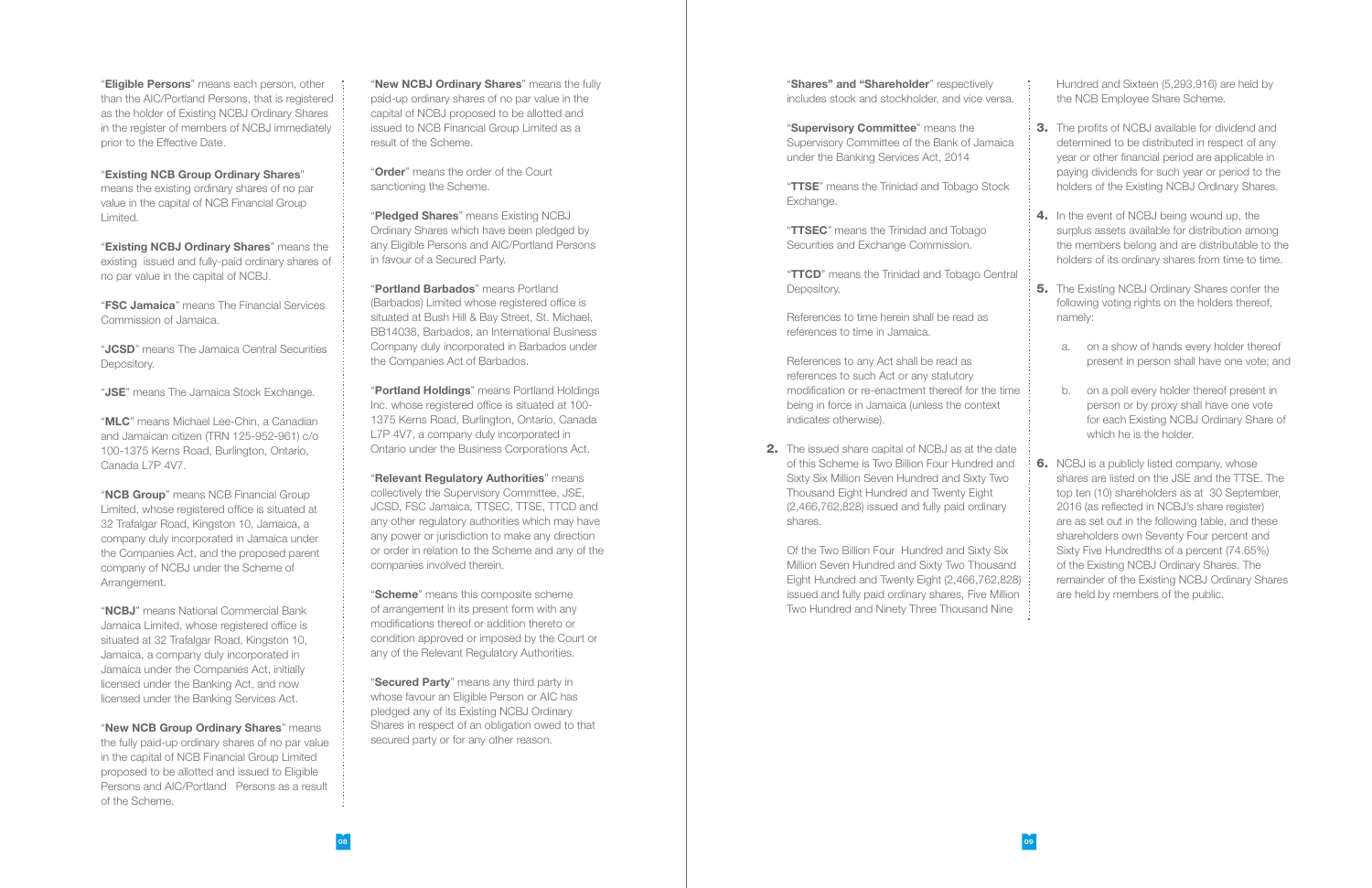- **7.** NCBJ and NCB Group propose to undertake the Scheme and NCBJ has requested and the AIC/Portland Persons have agreed to the transfer of the Existing NCBJ Ordinary Shares beneficially owned by them at the date this Scheme becomes effective, to NCB Group in accordance with the Scheme, in exchange for NCB Group allotting and issuing, to the persons registered as the holders of the shares beneficially owned by them, the same number of shares in NCB Group pursuant to the Scheme.
- 8. As at the date of this Scheme NCB Group has five hundred thousand and two (500,002) issued ordinary shares all of which have been allotted to AIC Barbados which, as at September 30, 2016, was the registered owner of One Billion Two Hundred and Fifty Seven Million Six Hundred and Twenty Four Thousand Eight Hundred and Forty Four (1,257,624,844) Existing NCBJ Ordinary Shares. The amount of Two Dollars Jamaican Currency (J\$2.00) has been paid in respect of the two (2) issued fully paid ordinary shares in NCB Group subscribed for at incorporation and Ten Thousand Dollars Jamaican Currency (J\$10,000.00) has been paid in respect of the remaining five hundred
- **9.** The profits of NCB Group available for dividend and determined to be distributed in respect of any year or other financial period are applicable in paying dividends for such year or period to the holders of its ordinary shares from time to time.
- **10.** In the event of NCB Group being wound up, the surplus assets available for distribution among the members belong and are distributable to the holders of its ordinary shares from time to time.
- 11. The Existing NCB Group Ordinary Shares confer the following voting rights on the holders thereof, namely:
	- a. on a show of hands every holder thereof present in person shall have one vote; and
	- b. on a poll every holder thereof present in person or by proxy shall have one vote for each Existing NCB Group Ordinary Share of which he is the holder.

thousand (500,000) issued and partly paid ordinary shares.

- **12.** AIC Barbados has agreed to transfer One Billion Two Hundred and Fifty Seven Million Six Hundred and Twenty Four Thousand Eight Hundred and Forty Four (1,257,624,844) or such other number of the Existing NCBJ Ordinary Shares as may represent all the Existing NCBJ Ordinary Shares registered in its name to NCB Group in exchange for NCB Group allotting and issuing One Billion Two Hundred and Fifty Seven Million Six Hundred and Twenty Four Thousand Eight Hundred and Forty Four (1,257,624,844) or such other equivalent number of shares in NCB Group to AIC Barbados pursuant to the Scheme to take effect when the Scheme becomes effective under section 206 of the Companies Act.
- **13.** AIC Jamaica has agreed to transfer Eight Hundred and Thirty One Thousand Two Hundred and Fifty Five (831,255) or such other number of the Existing NCBJ Ordinary Shares as may represent all the Existing NCBJ Ordinary Shares registered in its name to NCB Group in exchange for NCB Group allotting and issuing Eight Hundred and Thirty One Thousand Two Hundred and Fifty Five (831,255) or such other equivalent number of shares in NCB Group to AIC Jamaica pursuant to the Scheme to take effect when the Scheme becomes effective under section 206 of the Companies Act.
- **14.** Portland Barbados has agreed to transfer Thirty Eight Million One Hundred and Seventy Eight Thousand One Hundred and Six (38,178,106) or such other number of the Existing NCBJ Ordinary Shares as may represent all the Existing NCBJ Ordinary Shares registered in its name to NCB Group in exchange for NCB Group allotting and issuing Thirty Eight Million One Hundred and Seventy Eight Thousand One Hundred and Six (38,178,106) or such other equivalent number of shares in NCB Group to Portland Barbados pursuant to the Scheme to take effect when the Scheme becomes effective under section 206 of the Companies Act.

| <b>Shareholder</b>                   | <b>Number of Existing NCBJ</b><br><b>Ordinary Shares Held</b> | Percentage<br><b>Shareholding</b> |
|--------------------------------------|---------------------------------------------------------------|-----------------------------------|
| AIC (Barbados) Limited               | 1,257,624,844                                                 | 50.98%                            |
| Harprop Limited                      | 222,372,000                                                   | $9.01\%$                          |
| Sagicor PIF Equity Fund              | 73,377,785                                                    | 2.97%                             |
| NCB Insurance Co. Ltd. WT 109        | 62,989,156                                                    | 2.55%                             |
| Ideal Portfolio Services Co. Limited | 54,343,993                                                    | 2.20%                             |
| AIC Global Holdings Inc.             | 49,565,238                                                    | 2.01%                             |
| SJIML A/C 3119                       | 43,254,981                                                    | 1.75%                             |
| Portland (Barbados) Limited          | 38,178,106                                                    | 1.55%                             |
| Beta SPV Ltd                         | 21,000,000                                                    | 0.85%                             |
| Neon Liberty Lorikeet Master Fund LP | 19,321,560                                                    | 0.78%                             |

**15.** AIC Global has agreed to transfer Forty Nine Million Five Hundred and Sixty Five Thousand Two Hundred and Thirty Eight (49,565,238) or such other number of the Existing NCBJ Ordinary Shares as may represent all the Existing NCBJ Ordinary Shares registered in its name to NCB Group in exchange for NCB Group allotting and issuing Forty Nine Million Five Hundred and Sixty Five Thousand Two Hundred and Thirty Eight (49,565,238) or such other equivalent number of shares in NCB Group to AIC Global pursuant to the Scheme to take effect when the Scheme becomes effective under section 206 of the Companies Act.

#### SCHEME

**16.** MLC has agreed to transfer Two Million Two Hundred and Ninety Eight Thousand and Thirty Six (2,298,036) or such other number of the Existing NCBJ Ordinary Shares as may represent all the Existing NCBJ Ordinary Shares registered in his name to NCB Group in exchange for NCB Group allotting and issuing Two Million Two Hundred and Ninety Eight Thousand and Thirty Six (2,298,036) or such other equivalent number of shares in NCB Group to MLC pursuant to the Scheme to take effect when the Scheme becomes effective under section 206 of the Companies Act

**17.** The stated capital of NCBJ shall be reduced by cancelling the whole of the Two Billion Four Hundred and Sixty Six Million Seven Hundred and Sixty Two Thousand Eight Hundred and Twenty Eight (2,466,762,828) Existing NCBJ Ordinary Shares (including those NCBJ ordinary shares held by the AIC/Portland Persons) and forthwith upon such cancellation:

- a. The credit of Six Billion Four Hundred and Sixty-Five Million Seven Hundred and Thirty Thousand One Hundred and Sixty Three Dollars Jamaican Currency (J\$6,465,730,163) arising from such cancellation shall be carried to a reserve to be called a special capital reserve;
- b. The capital of NCBJ shall be increased to its former amount of Six Billion, Four Hundred and Sixty Five Million,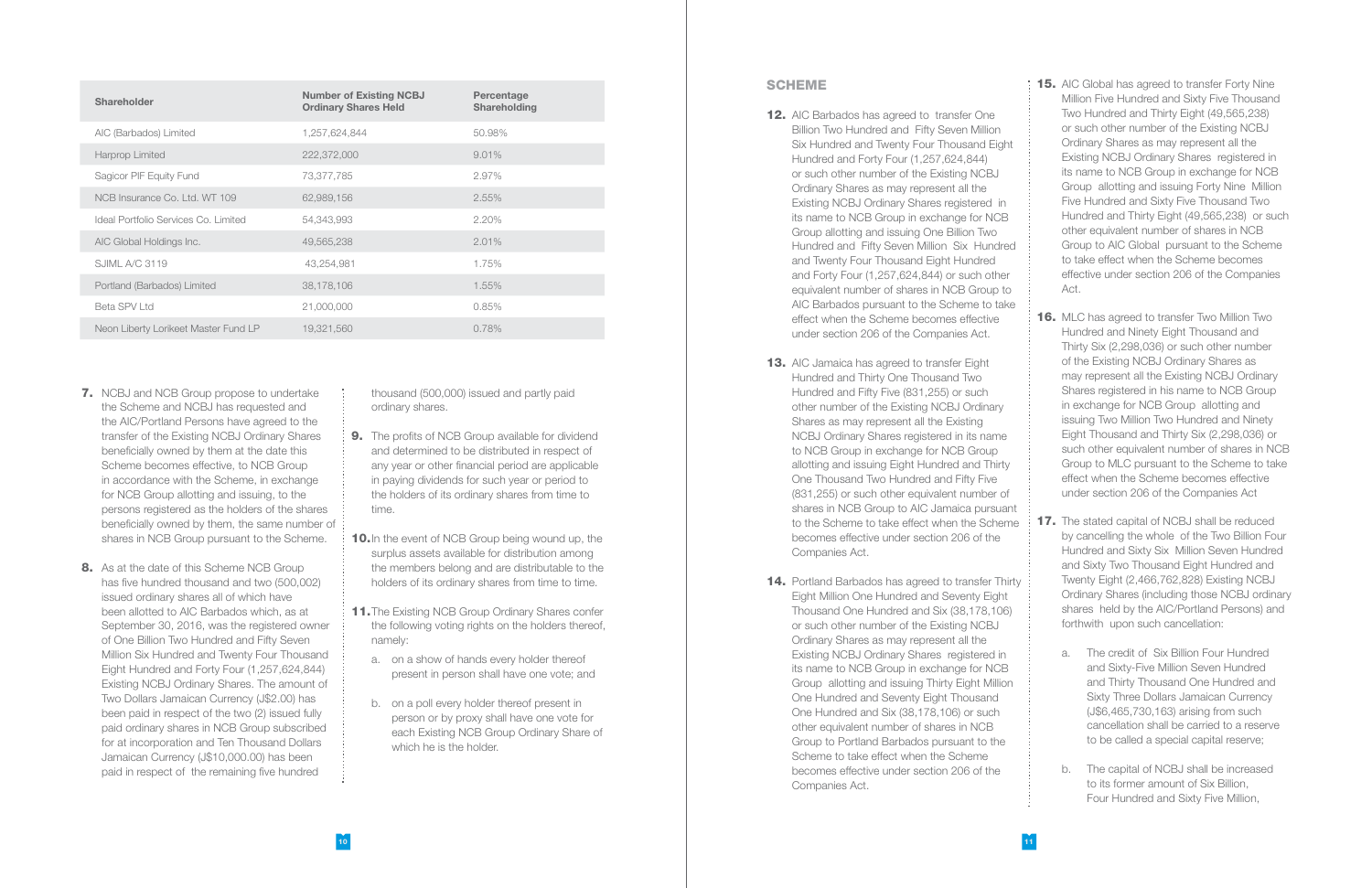Seven Hundred and Thirty Thousand One Hundred and Sixty Three Dollars Jamaican Currency (J\$6,465,730,163) by the creation of Two Billion Four Hundred and Sixty-Six Million Seven Hundred and Sixty-Two Thousand Eight Hundred and Twenty-Eight (2,466,762,828) New NCBJ Ordinary Shares of no par value;

- c. The special capital reserve shall be applied in paying up in full the Two Billion Four Hundred and Sixty Six Million Seven Hundred and Sixty Two Thousand Eight Hundred and Twenty Eight (2,466,762,828) New NCBJ Ordinary Shares to be allotted credited as fully paid to NCB Group.
- **18.** In consideration for, and forthwith and contingent upon, the cancellation of the Existing NCBJ Ordinary Shares, the paying up in full of the Two Billion Four Hundred and Sixty Six Million Seven Hundred and Sixty Two Thousand Eight Hundred and Twenty Eight (2,466,762,828) New NCBJ Ordinary Shares and the allotment to NCB Group of the New NCBJ Ordinary Shares, NCB Group shall create, allot and issue to the Eligible Persons and to the AIC/Portland Persons in the manner set out in Clause 21 hereof the New NCB Group Ordinary Shares credited as fully paid, such that one (1) New NCB Group Ordinary Share shall be issued for each Existing NCBJ Ordinary Share formerly held by each Eligible Person and the AIC/Portland Persons. NCB Group shall therefore allot and issue a total of Two Billion Four Hundred and Sixty Six Million Seven Hundred and Sixty Two Thousand Eight Hundred and Twenty Six (2,466,762,826) New NCB Group Ordinary Shares to the Eligible Persons and the AIC/Portland Persons.
- **19.** NCB Group has allotted and issued five hundred thousand and two (500,002) ordinary shares to AIC Barbados at One Dollar Jamaican Currency (J\$1.00) per ordinary share. Two of those ordinary are shares fully paid and the remaining five hundred thousand (500,000) ordinary shares are partly paid. AIC Barbados shall, on the allotment and issue

20. Immediately upon the issue of the New NCB Group Ordinary Shares:

of the New NCB Group Ordinary Shares credited as fully paid pursuant to the Scheme, immediately surrender to NCB Group by way of gift in accordance with section 59(6) of the Companies Act the aforesaid five hundred thousand and two (500,002) ordinary shares, in order to achieve parity in NCB Group and NCBJ among the Eligible Persons and the AIC/ Portland Persons participating in the Scheme. Any amount remaining unpaid in respect of the ordinary shares so surrendered shall be cancelled and extinguished at the date of surrender.

The secretary of NCBJ shall be and is hereby authorised to make, or arrange to be made, the necessary entries in the register of members of NCBJ to cancel the aforementioned Two Billion Four Hundred and Sixty Six Million Seven Hundred and Sixty Two Thousand Eight Hundred and Twenty Eight (2,466,762,828) Existing NCBJ Ordinary Shares, and register the allotment and issuance to NCB Group of Two Billion Four Hundred and Sixty Six Million Seven Hundred and Sixty Two Thousand Eight Hundred and Twenty Eight (2,466,762,828) New NCBJ Ordinary Shares.

The secretary of NCB Group shall be and is hereby authorized to make, or arrange to be made, the necessary entries in the register of members of NCB Group to register the allotment and issuance to the Eligible Persons and AIC/Portland Persons of Two Billion Four Hundred and Sixty Six Million Seven Hundred and Sixty Two Thousand Eight Hundred and Twenty Eight (2,466,762,828) New NCB Group Ordinary Shares and the surrender and cancellation of the five hundred thousand and two (500,002) Existing NCB Group Ordinary Shares

#### FURTHER PROVISIONS APPLICABLE TO THE SCHEME

#### Listing & De-Listing of Shares

- a. NCB Group shall apply to the JSE and the TTSE for the listing of the New NCB Group Ordinary Shares by way of introduction, and NCB Group shall pay all listing fees incurred in connection therewith.
- b. NCBJ shall simultaneously apply to the JSE and the TTSE for the de-listing of the Existing NCBJ Ordinary Shares, and shall only do so in accordance with any order or direction made by the Relevant Regulatory Authorities.

#### 21. Manner of allotting and issuing New NCB Group Ordinary Shares

a. In respect of the AIC/Portland Persons, the New NCB Group Ordinary Shares shall be allotted and issued in the name of the JCSD, and the JCSD will be instructed to credit those shares (through the JCSD account of the stockbroker through which the relevant AIC/Portland Person's holding of Existing NCBJ Ordinary Shares were held) to a sub-account in the name of the relevant AIC/Portland Person at the JCSD. In the event that any of the Existing NCBJ Ordinary Shares held by any of the AIC/Portland Persons are pledged in favour of Secured Parties with the JCSD (through the relevant participant), the AIC/Portland Persons will be required to notify the respective Secured Party that the Pledged Shares will be cancelled pursuant to the Scheme (which will render the pledge ineffective in respect of those Existing NCBJ Ordinary Shares), and the AIC/Portland Persons will be required to substitute the New NCB Group Ordinary Shares for the cancelled Existing NCBJ Ordinary Shares OR execute a new pledge in favour of the Secured Party over the New NCB Group Ordinary Shares (which will replace the cancelled Existing NCBJ Ordinary Shares), OR otherwise make such alternative security arrangements as the AIC/Portland Persons and Secured Party may mutually agree.

- b. In respect of any Eligible Person whose holdings of Existing NCBJ Ordinary Shares had been deposited in the JCSD as at 5:00pm (local time in Jamaica) on the Business Day immediately prior to the Effective Date, the New NCB Group Ordinary Shares shall be allotted and issued in the name of the JCSD, and the JCSD will be instructed to credit those shares (through the JCSD account of the stockbroker through which the Eligible Person's holding of Existing NCBJ Ordinary Shares were held) to a subaccount in the Eligible Person's name at the JCSD. Eligible Persons whose Existing NCBJ Ordinary Shares are pledged in favour of Secured Parties with the JCSD (through the relevant participant) will be required to notify the respective Secured Party that the Pledged Shares will be cancelled pursuant to the Scheme (which will render the pledge ineffective in respect of those Existing NCBJ Ordinary Shares), and such Eligible Persons would be required to substitute the New NCB Group Ordinary Shares for the cancelled Existing NCBJ Ordinary Shares OR execute a new pledge in favour of the Secured Party over the New NCB Group Ordinary Shares (which will replace the cancelled Existing NCBJ Ordinary Shares), OR otherwise make such alternative security arrangements as the Eligible Person and Secured Party may mutually agree.
- c. In respect of any Eligible Person and AIC/Portland Persons whose holdings of Existing NCBJ Ordinary Shares had been deposited in the TTCD as at 5:00pm (local time in Jamaica) on the Business Day immediately prior to the Effective Date, the New NCB Group Ordinary Shares shall be allotted and issued in the name of the TTCD, and the TTCD will be instructed to credit those shares (through the TTCD account of the stockbroker through which the Eligible Person's or AIC/Portland Persons' holding of Existing NCBJ Ordinary Shares were held) to a sub-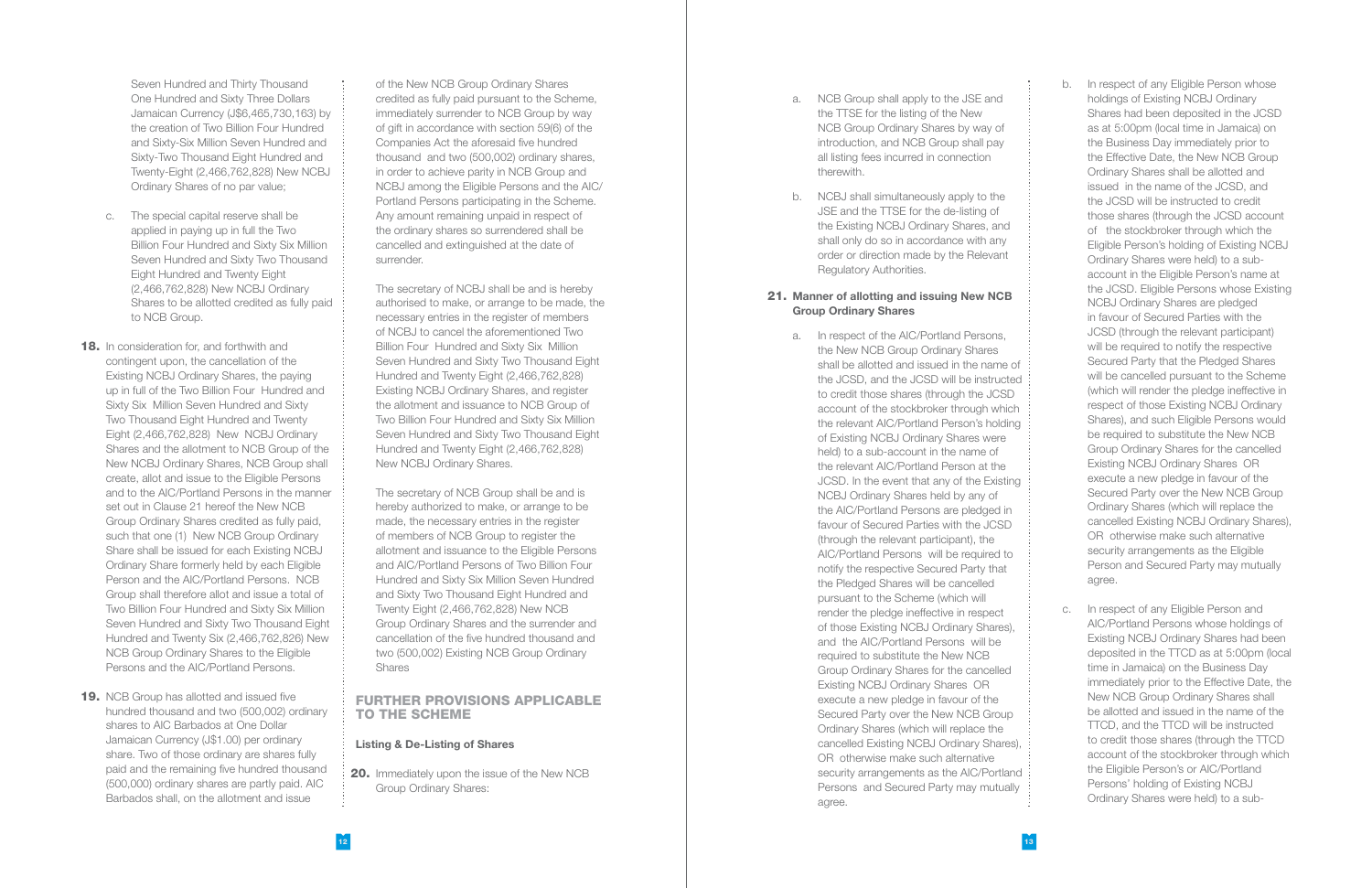account in the Eligible Person's or AIC/ Portland Persons' name at the TTCD. An Eligible Person and AIC/Portland Persons whose Existing NCBJ Ordinary Shares are pledged in favour of Secured Parties with the TTCD (through the relevant participant) will be required to notify the respective Secured Party that the Pledged Shares will be cancelled pursuant to the Scheme (which will render the pledge ineffective), thereby requiring such Eligible Person and AIC/Portland Persons to substitute the New NCB Group Ordinary Shares for the cancelled Existing NCBJ Ordinary Shares OR either execute a new pledge in favour of the Secured Party over the New NCB Group Ordinary Shares (which will replace the cancelled Existing NCBJ Ordinary Shares), OR otherwise make such alternative security arrangements as the Eligible Person or AIC/Portland Persons' and Secured Party may mutually agree.

- d. Where any Existing NCBJ Ordinary Shares were held in certificated form as at 5:00pm on the Business Day immediately prior to the Effective Date subject to subparagraph e. below, all stock certificates required to be sent by NCB Group to such Eligible Person or AIC/Portland Persons shall be sent through the post in prepaid envelopes at the risk of the addressee, addressed to such persons at the address appearing in NCBJ's register of members at 5:00 p.m. on the Business Day immediately preceding the Effective Date (and in the case of joint shareholders, to the address of the joint shareholder whose name shall appear first in NCBJ register of members in respect of such ioint holding).
- e. On the Effective Date all share certificates representing holdings of cancelled Existing NCBJ Ordinary Shares shall cease to have effect. AIC/Portland Persons and every Eligible Person who held Existing NCBJ Ordinary Shares in certificated form as referred to in sub-paragraph d. above, unless NCB Group elects to waive

22. Subject to the satisfaction of any condition that the Court may approve or impose pursuant to clause 21 hereof, the Scheme shall become operative and effective as soon as an office copy of the order of the Court sanctioning this Scheme under section 206 of the Companies Act shall have been duly delivered to the Registrar of Companies for registration as required.

DATED this 30<sup>th</sup> day of December 2016

# EXPLANATORY STATEMENT

this requirement after the Effective Date, shall be required to surrender to NCB Group his/her/its share certificates in respect of such Existing NCBJ Ordinary Shares as a condition of the allotment and issue to him/her/it by NCB Group of a share certificate in respect of the New NCB Group Ordinary Shares, and NCB Group shall be entitled to have such share certificates cancelled by NCBJ.

- f. All deliveries of notices or any other documents required to be delivered pursuant to this Scheme shall be effected by posting same in pre-paid envelopes addressed to the persons respectively entitled thereto on the relevant record date at their respective addresses as appearing in the register of members (or, in the case of joint holders, to the address of the joint shareholder whose name shall appear first in the NCBJ register of members in respect of such joint holding).
- g. This Scheme shall be conditional upon the Court sanctioning the Scheme. NCBJ may consent on behalf of all Eligible Persons as well as the AIC/Portland Persons to any modification of, or addition to, the Scheme or to any condition that the Court may approve or impose.

#### The Effective Date

December 30, 2016

#### To the holders of:

- 1. The Ordinary Shares of National Commercial Bank Jamaica Limited
- 2. The Ordinary Shares of NCB Financial Group Limited

#### SCHEME OF ARRRANGEMENT

#### Introductory

We are writing to you on behalf of National Commercial Bank Jamaica Limited (NCBJ) to explain the nature and effect of proposals which have been the subject of discussions by the directors of NCBJ and the directors of NCB Financial Group Limited (NCB Group) which are now to be submitted directly for approval at an annual general meeting and an extraordinary general meeting of Ordinary Shareholders of NCBJ and NCB Group (respectively) and, if so approved, for sanction by the Court.

As you may be aware the Banking Services Act (the Act) took effect on September 30, 2015. Prior to the Act coming into force, the directors of NCBJ determined that, it would be in the best interest of the shareholders of NCBJ, and in keeping with

the Act, to establish a financial holding company to be licensed under the Act, to hold the Ordinary Shares of NCBJ as this would better facilitate plans to expand business opportunities in Jamaica, throughout the Caribbean region and beyond.

Representatives of NCBJ's management initiated discussions with the Bank of Jamaica (BOJ) in connection with the establishment of a financial holding company under the Act to become the financial holding company of NCBJ. In 2016, the Bank of Jamaica advised NCBJ that the BOJ had no objection to same.

In April 2016, NCB Group was incorporated and certain directors of NCBJ became the directors of NCB Group. AIC (Barbados) Limited (AIC Barbados), the majority shareholder of NCBJ, is the sole shareholder of NCB Group.

In May, 2016, subsequent to the incorporation of NCB Group, NCBJ concluded a transaction involving the purchase of companies holding 29.99% of the issued share capital of Guardian Holdings Limited (GHL). The vehicle through which the transaction was executed was NCB Group, a related entity in which NCBJ has no beneficial ownership interest. The acquisition of the shares of GHL was financed by a loan from NCBJ to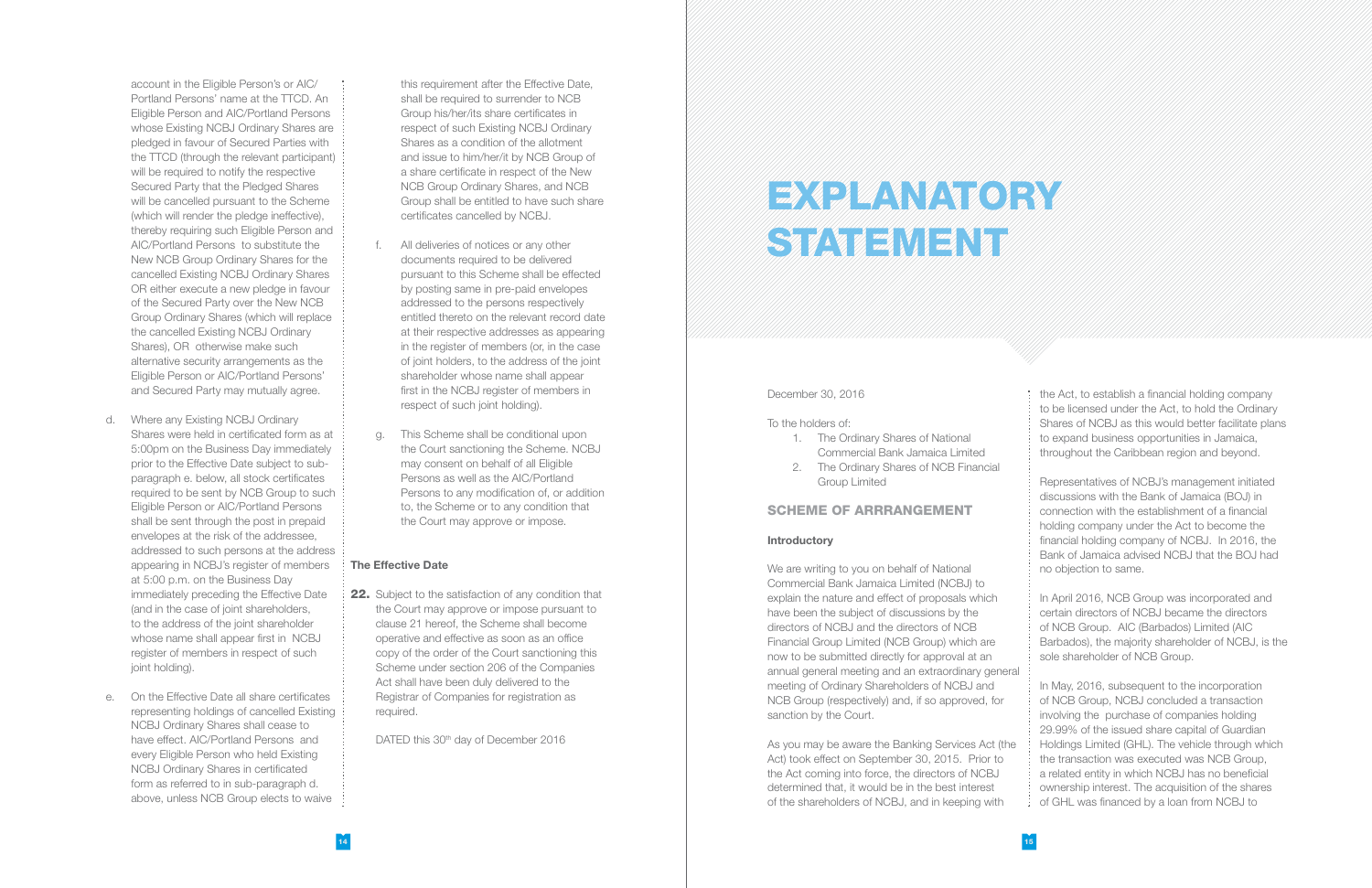NCB Group. The board of directors of NCB Group comprises solely directors of NCBJ including executive management.

Management of NCBJ has consolidated the results of NCB Group on the basis that it has control, particularly due to the board composition. NCB Group would not have been able to execute the transaction without it having been negotiated and funded by NCBJ.

In consolidating NCB Group, NCBJ also equity accounts for the 29.99% of the issued share capital of GHL. Significant influence by NCBJ over GHL has been established through representation on GHL's board of directors, by members of the Board of NCBJ and NCB Group, who include members of NCBJ's management team. NCBJ's management has also considered the existence of an option to acquire an additional shareholding in GHL which would give NCBJ control. NCBJ's management is of the view that the effort required to exercise the option does not give a substantive right to control. The acquisition of an interest in GHL is reflected in the consolidated audited financial statements of NCBJ for financial year ending September 30, 2016 as an investment of NCBJ.

NCBJ has allotted Two Billion Four Hundred and Sixty Six Million Seven Hundred and Sixty Two Thousand Eight Hundred and Twenty-Eight (2,466,762,828) Ordinary Shares of no par value, which are issued and fully paid (Existing NCBJ Ordinary Shares).

NCB Group has allotted and issued Five Hundred Thousand and Two (500,002) Ordinary Shares of no par value (Existing NCB Group Ordinary Shares) of which two (2) are issued and fully paid and ten cents has been partly paid on each of the remaining Five Hundred Thousand (500,000) Ordinary Shares.

The Ordinary Shareholders of NCB Group are being asked to approve an increase in the number of issued Ordinary Shares by the creation of Two Billion Four Hundred and Sixty-Six Million Seven Hundred and Sixty Two Thousand Eight Hundred and Twenty Eight (2,466,762,828) Ordinary Shares of no par value.

For the purpose of giving effect to these proposals the NCB Group Ordinary Shareholders also are in effect being invited to approve the proposed Scheme.

#### Proposal and Effect of the Scheme

The directors of both NCBJ and NCB Group consider that in their respective opinions the interests of both companies and their Ordinary Shareholders would be best served if NCB Group became a financial holding company owning the whole of the issued share capital of NCBJ and being owned by the shareholders of NCBJ when the Scheme is implemented, as this is the effect of the Scheme.

Pursuant to the proposed Scheme the number of Ordinary Shares of NCB Group created will be Two Billion Four Hundred and Sixty Six Million Seven Hundred and Sixty Two Thousand Eight Hundred and Twenty Eight (2,466,762,828) Ordinary Shares of no par value (New NCB Group Ordinary Shares).

When these shares are allotted and issued, NCB Group would have Five Hundred Thousand and Two (500,002) more Ordinary Shares than the allotted and issued Ordinary Shares of NCBJ. However, as a part of the Scheme, the Existing NCB Group Ordinary Shares (Five Hundred Thousand and Two (500,002) Ordinary Shares of no par value) will be gifted by AIC Barbados to NCB Group in accordance with section 59(6) of the Companies Act of Jamaica on the allotment and issue of New NCB Group Ordinary Shares to the NCBJ Ordinary Shareholders. This will result in each holder of the Existing NCBJ Ordinary Shares holding the same number of New NCB Group Ordinary Shares as he/ she held in NCBJ prior to the implementation of the proposed Scheme.

Under the proposed Scheme all the Existing NCBJ Ordinary Shares will be cancelled and forthwith upon such cancellation:

a. The credit of Six Billion, Four Hundred and Sixty Five Million Seven Hundred and Thirty One Thousand Dollars Jamaican Currency (J\$6,465,731,000.) arising from such cancellation shall be carried to a reserve to be called a special capital reserve;

- b. The capital of NCBJ shall be increased to its former amount of Six Billion Four Hundred and Sixty Five Million Seven Hundred and Thirty One Thousand One Hundred and Sixty Three Dollars Jamaican Currency (J\$6,465,730,163) by the creation of Two Billion Four Hundred and Sixty Six Million Seven Hundred and Sixty Two Thousand Eight Hundred and Twenty Eight (2,466,762,828) New NCBJ Ordinary Shares of no par value;
- c. The special capital reserve shall be applied in paying up in full the New NCBJ Ordinary Shares to be allotted credited as fully paid to NCB Group.

Consequent thereon and in consideration thereof the holders of the Existing NCBJ Ordinary Shares so cancelled will receive an allotment of one (1) New NCB Group Ordinary Share credited as fully paid for every Existing NCBJ Ordinary Share so cancelled.

As a result of the Scheme, the stated capital of NCBJ will be the same as it is now: Six Billion Four Hundred and Six Billion Four Hundred and Sixty Five Million Seven Hundred and Thirty Thousand One Hundred and Sixty Three Dollars Jamaican Currency (J\$6,465,730,163) and the New NCBJ Ordinary Shares will be allotted to NCB Group, while every existing holder of NCBJ Ordinary Shares on the business day immediately prior to the effective date of the Scheme will receive one (1) Ordinary Share in NCB Group for every NCBJ Ordinary Share which he/she holds on that date.

The Existing NCB Group Ordinary Shares will be surrendered by way of gift by AIC Barbados to NCB Group in order to achieve parity in the ordinary shareholdings of each of NCBJ and NCB Group, and any amount unpaid on the shares so surrendered shall at the date of surrender be cancelled and extinguished.

thought fit, approve the proposed Scheme must be passed. The Scheme, once approved, must also be sanctioned by the Court, and any ordinary shareholders of NCBJ and NCB Group may attend the Court's hearing and be heard on any matters arising from the Scheme, if so desired.

The current combined group structure of NCBJ and NCB Group are shown in **Appendix 1**, while the combined group structure if the proposed Scheme is approved and sanctioned are shown as Appendix 2.

#### General Meetings to be Held

A print of the proposed Scheme is enclosed. To take effect, the proposed Scheme must (apart from the conditions mentioned above) be approved by the applicable statutory majorities at separate meetings of the Ordinary Shareholders of NCBJ and of NCB Group at which the necessary resolutions of NCBJ and NCB Group to consider and, if Ordinary Shares. If approved, and sanctioned, it is expected that the Scheme will become effective by April 2017.

The extraordinary general meeting of NCB Group will be held at The Atrium, 32 Trafalgar Road, Kingston 10 in the parish of Saint Andrew, Jamaica on the 26th of January, 2017 at 3:00 p.m. The Scheme is naturally conditional upon its approval by a majority in number representing three–fourths (3/4) in value of the ordinary shareholders, present and voting, either in person or by proxy at the extraordinary general meeting of NCB Group. The cancellation of shares pursuant to the Scheme is conditional on three-fourths (3/4) of the ordinary shareholders, present and voting, either in person or by proxy, voting in favour of the resolution.

The annual general meeting of NCBJ will be held at The Jamaica Conference Centre, 14-20 Port Royal Street, Kingston, Jamaica on the 27th of January, 2017 at 9:30 a.m. The Scheme is naturally conditional upon its approval by a majority in number representing three–fourths (3/4) in value of the ordinary shareholders, present and voting, either in person or by proxy at the annual general meeting of NCBJ. The cancellation of shares pursuant to the Scheme is conditional on three-fourths (3/4) of the ordinary shareholders, present and voting, either in person or by proxy, voting in favour of the resolution consequent on which there would be a reduction in capital by the cancelling of the Existing NCBJ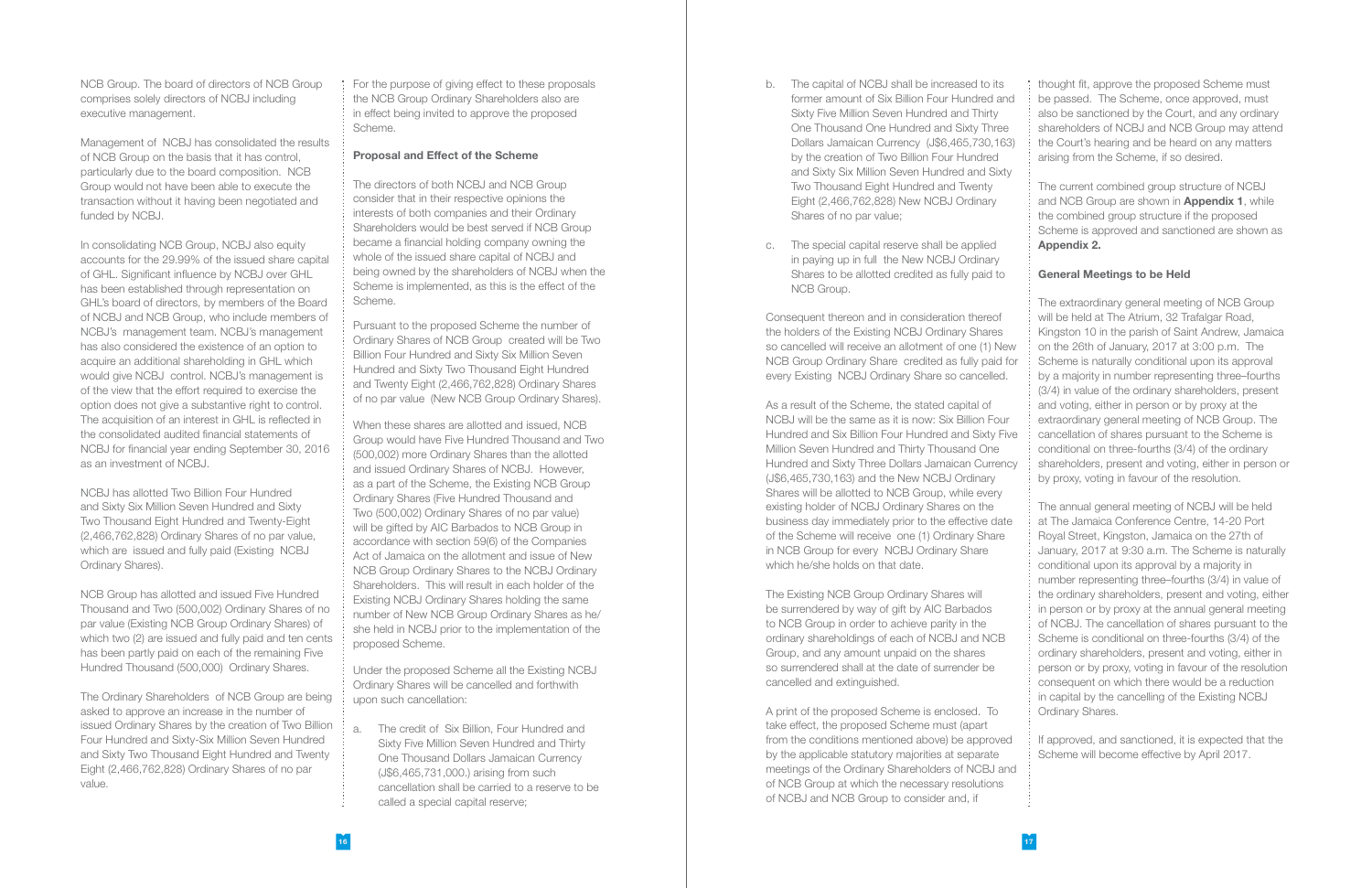#### Scheme is Fair and Reasonable

After the proposed Scheme is approved and implemented the financial position of NCB Group would be similar to that of NCBJ immediately prior to the effective date of the Scheme. Accordingly we are authorized to state that the directors of both NCBJ and NCB Group consider the terms of the proposed Scheme to be fair and reasonable and in the interests of the Ordinary Shareholders of NCBJ and of NCB Group and unanimously recommend that the holders of the Ordinary Shares of each of NCBJ and NCB Group should approve the proposed Scheme.

A pro forma statement of financial position of NCB Group, prepared on the assumption of the proposed Scheme being approved and sanctioned, is included as Appendix 3.

#### Approvals from Jamaica Stock Exchange and Trinidad & Tobago Stock Exchange to List and De-List Shares

Provided the proposed Scheme is approved by the Ordinary Shareholders of NCBJ and NCB Group and sanctioned by the Court, NCB Group will make an application to the Jamaica Stock Exchange (JSE) and to the Trinidad & Tobago Stock Exchange (TTSE) for the New NCB Group Ordinary Shares to be allotted and issued to the NCBJ Ordinary Shareholders credited as fully paid pursuant to the Scheme to be listed on the same terms and conditions as are applicable to the Existing NCBJ Ordinary Shares on each of the JSE and the TTSE at the time of listing. Simultaneously therewith, NCBJ shall apply for the New NCBJ Ordinary Shares currently listed on each of the JSE and TTSE to be delisted. NCBJ and NCB Group will not take the necessary steps to make the proposed Scheme effective until the application to list has been approved by each of the JSE and TTSE and the New NCB Group Ordinary Shares accepted by the JSE and TTSE for listing (subject to allotment).

#### Scheme to Become Effective

Provided the Court sanctions the Scheme and the JSE and the TTSE approve the listing of the New NCB Group Ordinary Shares when allotted and

issued to the NCBJ Ordinary Shareholders credited as fully paid, the Order of the Court sanctioning the Scheme shall be delivered to the Registrar of Companies for registration in order for the Scheme to become effective, as required by the Companies Act. The Companies Act of Jamaica requires this to be done within seven (7) days after the making of the Order sanctioning the Scheme.

#### Financial Statements

NCBJ's Audited Financial Statements as at September 30, 2016 are set out in its Annual Report 2016 which is also being circulated to the Ordinary Shareholders of both NCBJ and NCB Group. The unaudited Statement of Financial Position for NCB Group also at that date is set out in Appendix 4.

#### Consent to Modification

Provision is made in the proposed Scheme for consent to be given by NCBJ on behalf of all concerned to any modification of or addition to the proposed Scheme or to any condition which the Court may think fit to approve or impose on the proposed Scheme.

#### Directors' Interests

The directors of NCBJ and NCB Group are interested in the Scheme as set out in **Appendix 5** to this statement. The effect of the proposed Scheme on their interests there shown does not differ from its effect on the like interests of other persons interested in the proposed Scheme.

#### Directors of NCBJ and NCB Group

The directors of NCBJ and NCB Group are set out in **Appendix 6.** It is the intention of the Board of NCB Group to appoint additional directors, Michael Lee-Chin, Robert Almeida, Noel Hylton, Thalia Lyn, Oliver Mitchell Jr, Alvin Wint, being the directors of NCBJ who are not directors of NCB Group, after the proposed Scheme becomes effective, to the intent that the members of the Board of NCBJ at the date the proposed Scheme becomes effective shall also be the directors of NCB Group.

#### Matters Relating to Taxes

Tax Administration Jamaica has advised that the transaction involving the cancellation of the Existing NCBJ Ordinary Shares and the issue of New NCBJ Ordinary Shares to NCB Group and the issue and allotment of New NCB Group Ordinary Shares to the holders of the Existing NCBJ Ordinary Shares on the business day prior to the date the Scheme shall become effective and the gifting to NCB Group of the Five Hundred Thousand and Two (500,002) Ordinary Shares in NCB Group qualifies for exemption from transfer tax.

#### Documents Available for Inspection

Copies of the following documents are available for inspection by ordinary shareholders of NCBJ and NCB Group at NCBJ, The Atrium, 32 Trafalgar Road, Kingston 10, St. Andrew, Jamaica and NCB Global Finance Limited, 68 Ariapita Avenue, Woodbrook, Trinidad during normal banking hours on any business day from the date of posting of this explanatory statement to and including the date approved by the Court for the holding of the respective general meetings of NCBJ and NCB Group:

- The Articles of Incorporation of NCBJ
- The Articles of Incorporation of NCB Group

- Certificate of Incorporation of NCB Group
- The Audited Financial Statements of NCBJ for years ended September 30, 2014, 2015 and 2016
	- The Unaudited Statement of Financial Position of NCB Group as at September 30, 2016
- The Formal Order of the Court granting leave to convene meetings of the shareholders of NCBJ and NCB Group
- Agreement between the AIC/Portland Persons and NCBJ dated December 28, 2016
- Middle Market Quotations for NCBJ Ordinary Shares on last dealing day of each of the eleven months from January 1, 2016 to November 30, 2016

Yours faithfully,

#### NATIONAL COMMERCIAL BANK JAMAICA LIMITED



Managing Director

### FASTER. SIMPLER. STRONGER.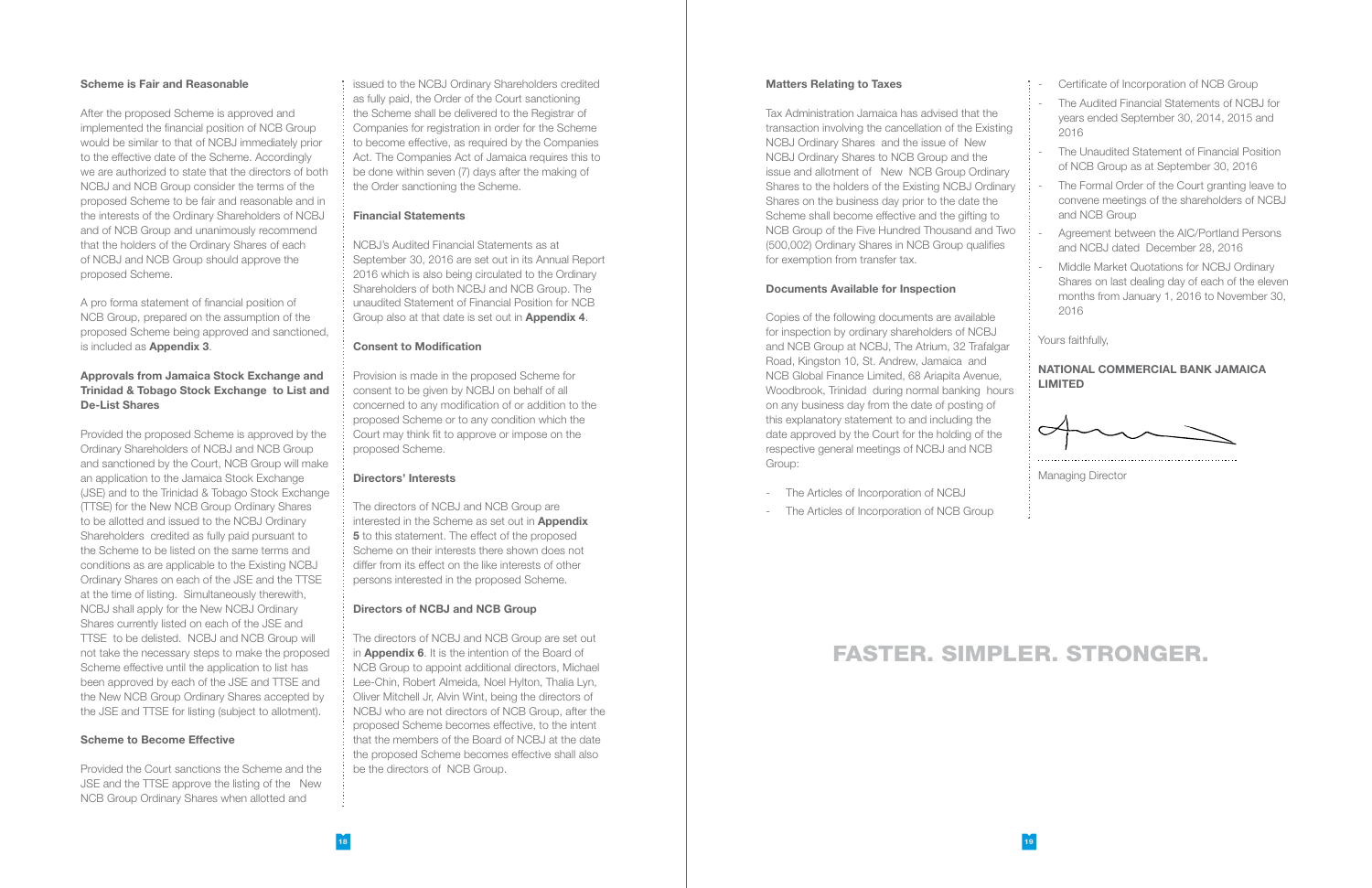

20 21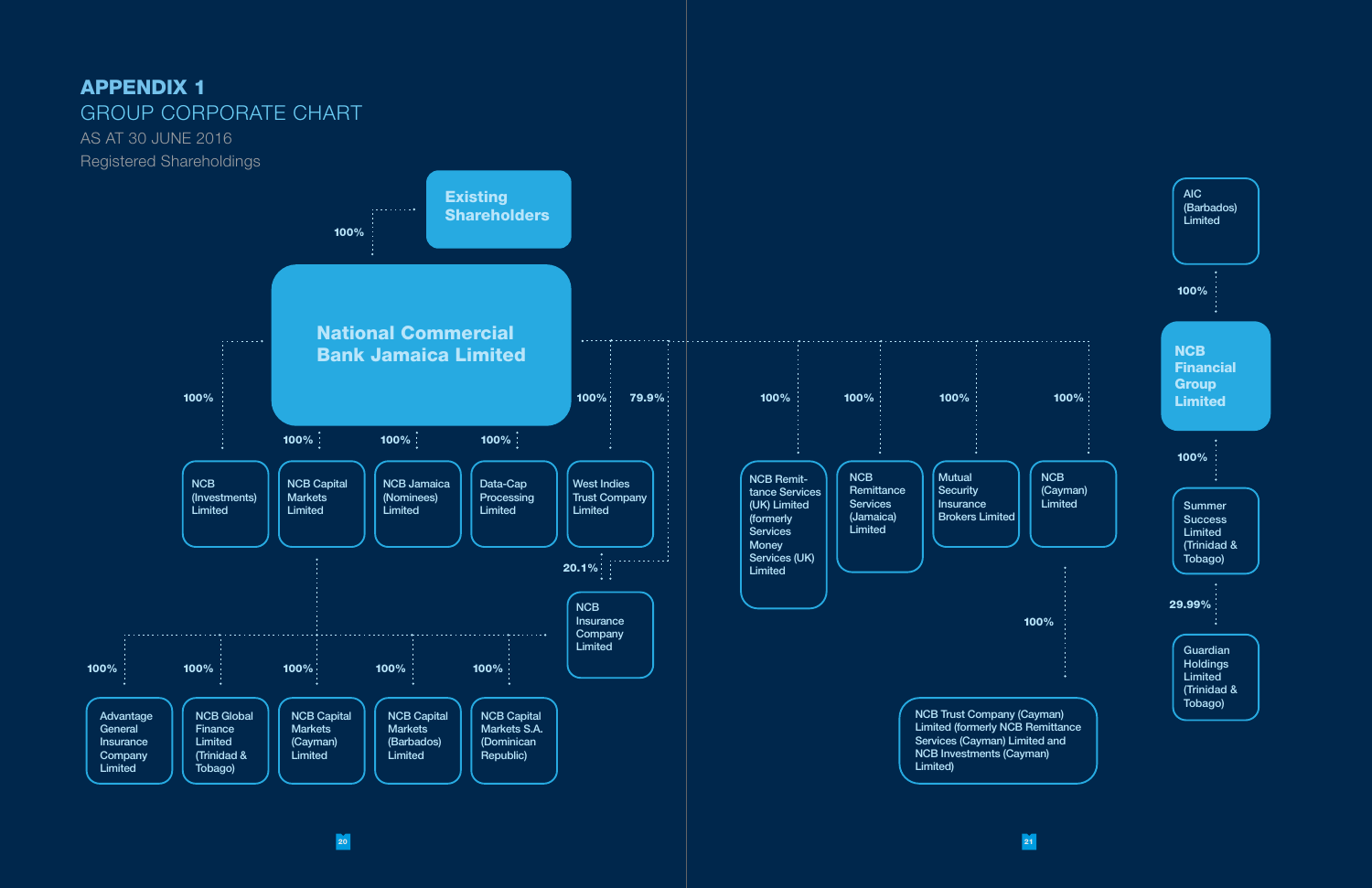

22 23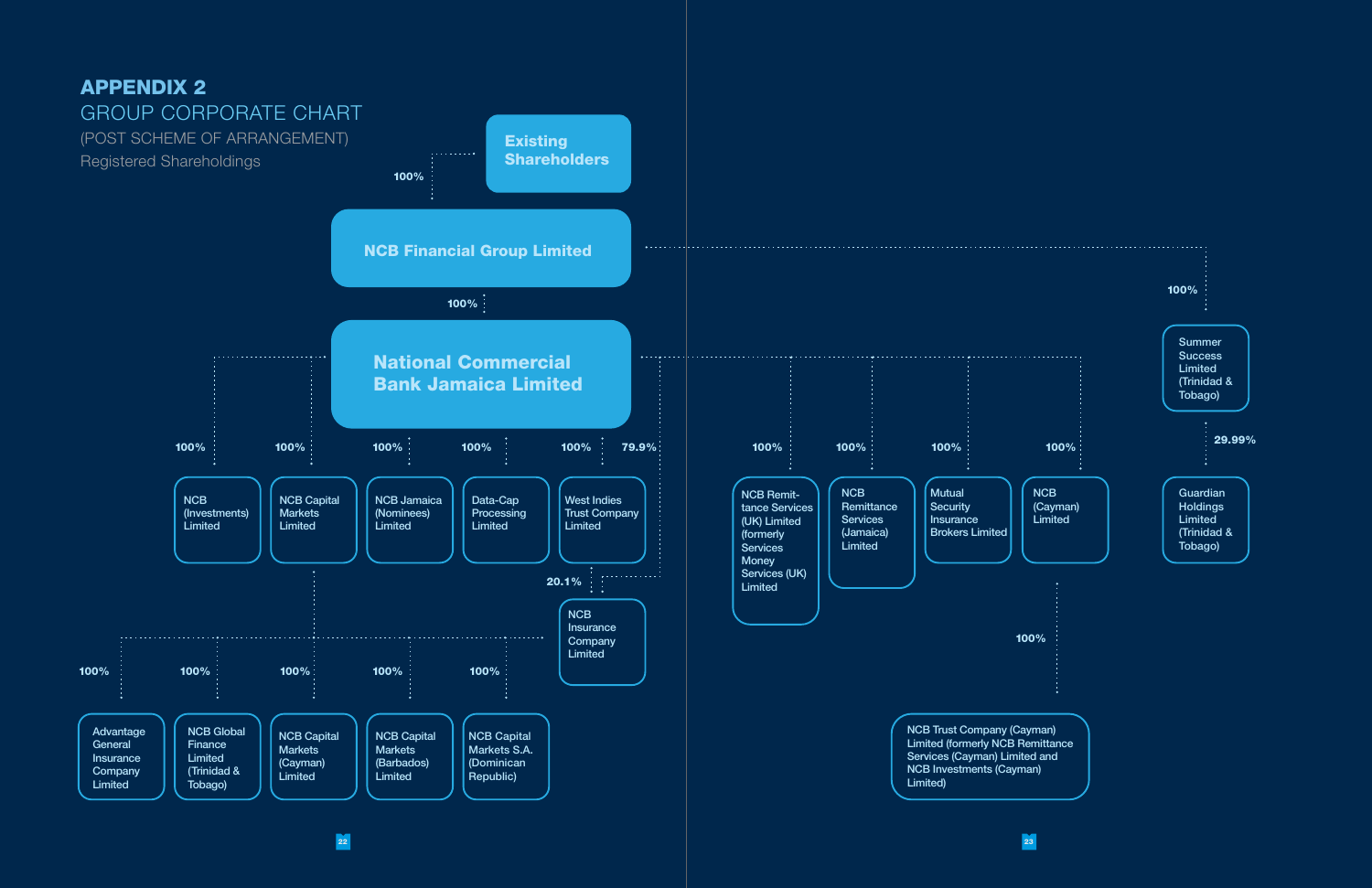#### APPENDIX 3

#### NCB FINANCIAL GROUP LIMITED

Pro forma Statement of Financial Position As at March 31, 2017 (expressed in Jamaican dollars unless otherwise indicated)

|                                            | \$'000        |
|--------------------------------------------|---------------|
| <b>ASSETS</b>                              |               |
| Cash resources                             | 805,698       |
| Investment in associate                    | 27,952,114    |
| Investment in subsidiary                   | 122,672,115   |
| Other assets                               | 733,996       |
| <b>Total assets</b>                        | 152, 163, 923 |
|                                            |               |
| <b>LIABILITIES</b>                         |               |
| Borrowed funds                             | 30,959,801    |
| <b>Total liabilities</b>                   | 30,959,801    |
|                                            |               |
| <b>STOCKHOLDERS' EQUITY</b>                |               |
| Share capital                              | 122,672,115   |
| Accumulated deficit                        | (1,467,992)   |
| <b>Total stockholders' equity</b>          | 121,204,123   |
| Total stockholders' equity and liabilities | 152, 163, 923 |

#### APPENDIX 4

#### NCB FINANCIAL GROUP LIMITED

Statement of Financial Position As at September 30, 2016 (expressed in Jamaican dollars unless otherwise indicated)

#### \$'000

#### ASSETS

Cash resources 276,330

Investment in associate 27,952,114

Total assets 28,228,444

 $\equiv$ 

#### LIABILITIES

Borrowed funds 29,445,166

Total liabilities 29,445,166

#### STOCKHOLDERS' EQUITY

Share capital\*

Accumulated deficit (1,216,723)

Total stockholders' equity (1,216,722)

Total stockholders' equity and liabilities 28,228,444

\*The issued and fully paid up ordinary share capital is \$2 (2 units of no par value)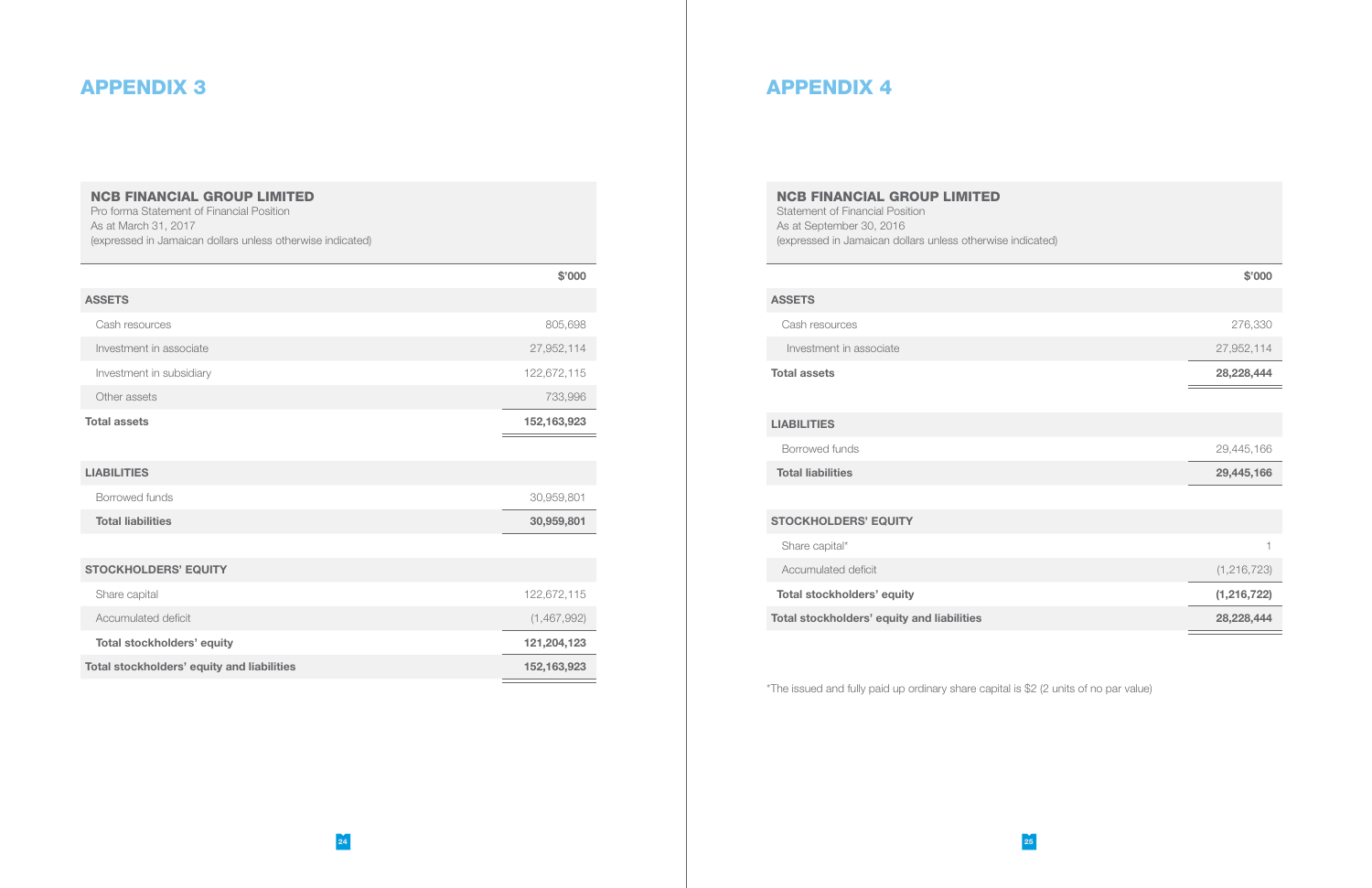### APPENDIX 5 SHAREHOLDINGS OF DIRECTORS IN NATIONAL COMMERCIAL BANK JAMAICA LIMITED

As at September 30, 2016

|                           | <b>Total</b>  | <b>Direct</b> | <b>Connected</b><br>Parties** |
|---------------------------|---------------|---------------|-------------------------------|
| Robert Almeida            | 192,012       | 192,012       | $\bigcirc$                    |
| Wayne Chen                | 1,296,656,249 | 14,044        | 1,296,642,205                 |
| Dennis Cohen*             | 90,907,613    | 86,480        | 90,821,133                    |
| Sandra Glasgow *          | 73,025,026    | 75,049        | 72,949,977                    |
| Sanya Goffe               | 4,340         | 4,340         | $\circ$                       |
| Hon. Noel Hylton, OJ, CD  | 354,074       | 14,044        | 340,030                       |
| Patrick Hylton, CD        | 18,799,058    | 930,902       | 17,868,156                    |
| Hon. Michael Lee-Chin, OJ | 1,615,291,544 | 2,324,000     | 1,612,967,544                 |
| Thalia Lyn, OD*           | 73,118,509    | 153,412       | 72,965,097                    |
| Oliver Mitchell, Jr.      | $\circ$       | $\bigcirc$    | $\circ$                       |
| Prof. Alvin Wint, CD      | 88,144        | 88,144        |                               |

\* Connected parties for Dennis Cohen, Sandra Glasgow \*\* Includes shares held by persons/parties connected and Thalia Lyn include 72,949,977 shares held by trustees of the N.C.B. Staff Pension Fund. to the individual.

Note: This schedule reflects the numbers of shares of National Commercial Bank Jamaica Limited based on the company's register as at the financial year end - September 30, 2016. Actual, current interests in shares may differ based on beneficial holdings and purchases and sales subsequent to September 30, 2016. Directors' interest as shareholders is similar to that of other shareholders, and the directors are not aware of having any other interest in the Scheme.

### APPENDIX 6 LIST OF DIRECTORS

#### DIRECTORS OF NATIONAL COMMERCIAL BANK JAMAICA LIMITED

- Hon. Michael Lee-Chin, OJ
- Patrick Hylton, CD
- Dennis Cohen
- Robert Almeida
- Wayne Chen
- Sandra Glasgow
- Sanya Goffe
- Hon. Noel Hylton, OJ, CD
- Thalia Lyn, OD
- Oliver Mitchell, Jr
- Prof. Alvin Wint, CD

#### DIRECTORS OF NCB FINANCIAL GROUP LIMITED

- Patrick Hylton, CD
- Dennis Cohen
- Wayne Chen
- Sandra Glasgow
- Sanya Goffe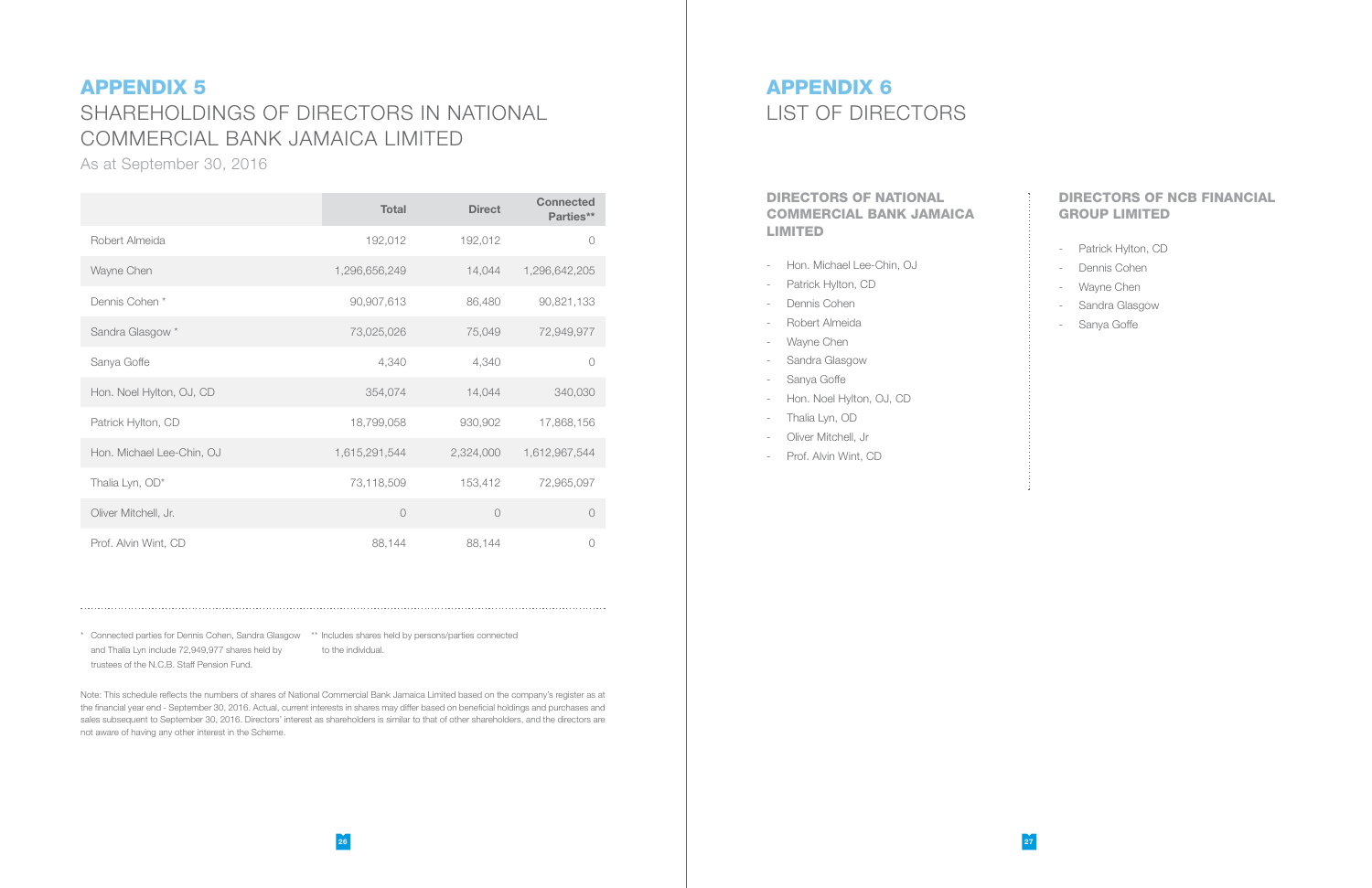#### NATIONAL COMMERCIAL BANK JAMAICA LIMITED ANNUAL GENERAL MEETING FORM OF PROXY

POSTAGE STAMP

I Member/Members of the above named Company,

of or failing him/her communications are constructed in the him  $h$ 

| Annual General Meeting of the Company to be held |
|--------------------------------------------------|

our Proxy to vote for me/us and on my/our behalf at the eld at the Jamaica Conference Centre, 14-20 Port Royal Street, Kingston on Friday, January 27, 2017 at 9:30 a.m. and at any adjournment thereof.

| <b>RESOLUTION</b> | <b>DETAILS</b>                                                                                                                                                                                                                                                                                                                     | <b>FOR</b> | <b>AGAINST</b> |
|-------------------|------------------------------------------------------------------------------------------------------------------------------------------------------------------------------------------------------------------------------------------------------------------------------------------------------------------------------------|------------|----------------|
| 1                 | THAT the Audited Accounts for the year ended September 30, 2016<br>and the Reports of the Directors and Auditors, circulated with the Notice<br>convening the Meeting, be and are hereby adopted.                                                                                                                                  |            |                |
| $\overline{2}$    | THAT the interim dividends per stock unit of \$0.50 paid in February 2016,<br>\$0.50 paid in May 2016 and \$0.50 paid in August 2016, and \$0.90 paid in<br>December 2016 be treated on the recommendation of the Directors as the<br>final dividend for the financial year ended September 30, 2016.                              |            |                |
| 3(a)              | THAT Director, MR WAYNE CHRISTOPHER CHEN, retiring pursuant to Article<br>95 of the Articles of Incorporation be and is hereby re-elected.                                                                                                                                                                                         |            |                |
| 3(b)              | THAT Director, MR ROBERT WILFRED ALMEIDA, retiring pursuant to Article<br>95 of the Articles of Incorporation be and is hereby re-elected.                                                                                                                                                                                         |            |                |
| 3(c)              | THAT Director, MRS SANDRA ALICIA CAROL GLASGOW, retiring pursuant<br>to Article 95 of the Articles of Incorporation be and is hereby re-elected.                                                                                                                                                                                   |            |                |
| 4(a)              | THAT the Directors be and are hereby empowered to fix the remuneration of<br>the Executive Directors.                                                                                                                                                                                                                              |            |                |
| 4(b)              | THAT the total remuneration of all of the Directors combined, other than the<br>Executive Directors, for the financial year of the Company ending September<br>30, 2017, BE AND IS HEREBY fixed at \$24,000,000, which remuneration<br>may include such share incentive scheme for directors as may be determined<br>by the Board. |            |                |

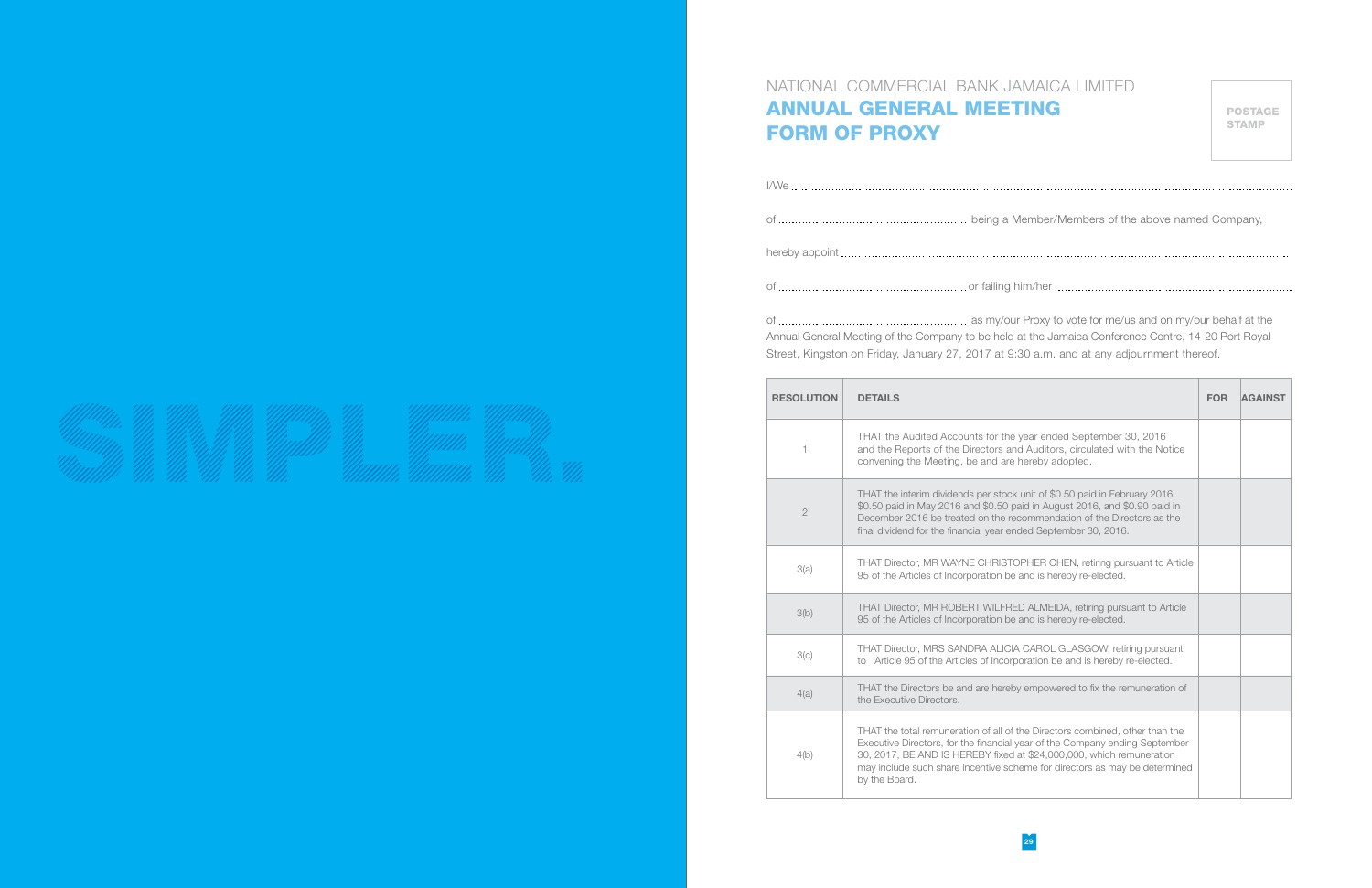| <b>RESOLUTION</b> | <b>DETAILS</b>                                                                                                                                                                                                                                                                                                                                                                                                                                                                                                                      | <b>FOR</b> | <b>AGAINST</b> |
|-------------------|-------------------------------------------------------------------------------------------------------------------------------------------------------------------------------------------------------------------------------------------------------------------------------------------------------------------------------------------------------------------------------------------------------------------------------------------------------------------------------------------------------------------------------------|------------|----------------|
| 5                 | THAT PricewaterhouseCoopers, having signified their willingness to<br>serve, continue in office as Auditors of the Company until the conclusion<br>of the next Annual General Meeting, at a remuneration to be agreed with<br>the Directors.                                                                                                                                                                                                                                                                                        |            |                |
| 6                 | <b>Scheme Resolution including Special Resolution</b><br>THAT pursuant to and in accordance with section 206 of the Companies<br>Act, 2004 the proposed Scheme of Arrangement among the Company<br>and all the holders of the issued ordinary shares in its capital and NCB<br>Financial Group Limited and all the holders of the issued ordinary shares<br>in its capital, the terms of which are contained and more particularly<br>described in the Scheme Booklet, be and is hereby approved (with or<br>without modification). |            |                |

Unless otherwise directed, the proxy will vote as he/she thinks fit.

| . )ater | aav<br>◡ |  |
|---------|----------|--|
|         |          |  |

Signed:

#### NOTES:

- 1. This Form of Proxy must be received by the Secretary of the Company not less than 48 hours before the time appointed for the Meeting.
- 2. This Form of Proxy should bear stamp duty of \$100. Adhesive stamps are to be cancelled by the person signing the proxy.
- 3. If the appointer is a Corporation, this Form of Proxy must be executed under its Common Seal or under the hand of an officer or attorney duly authorized in writing.